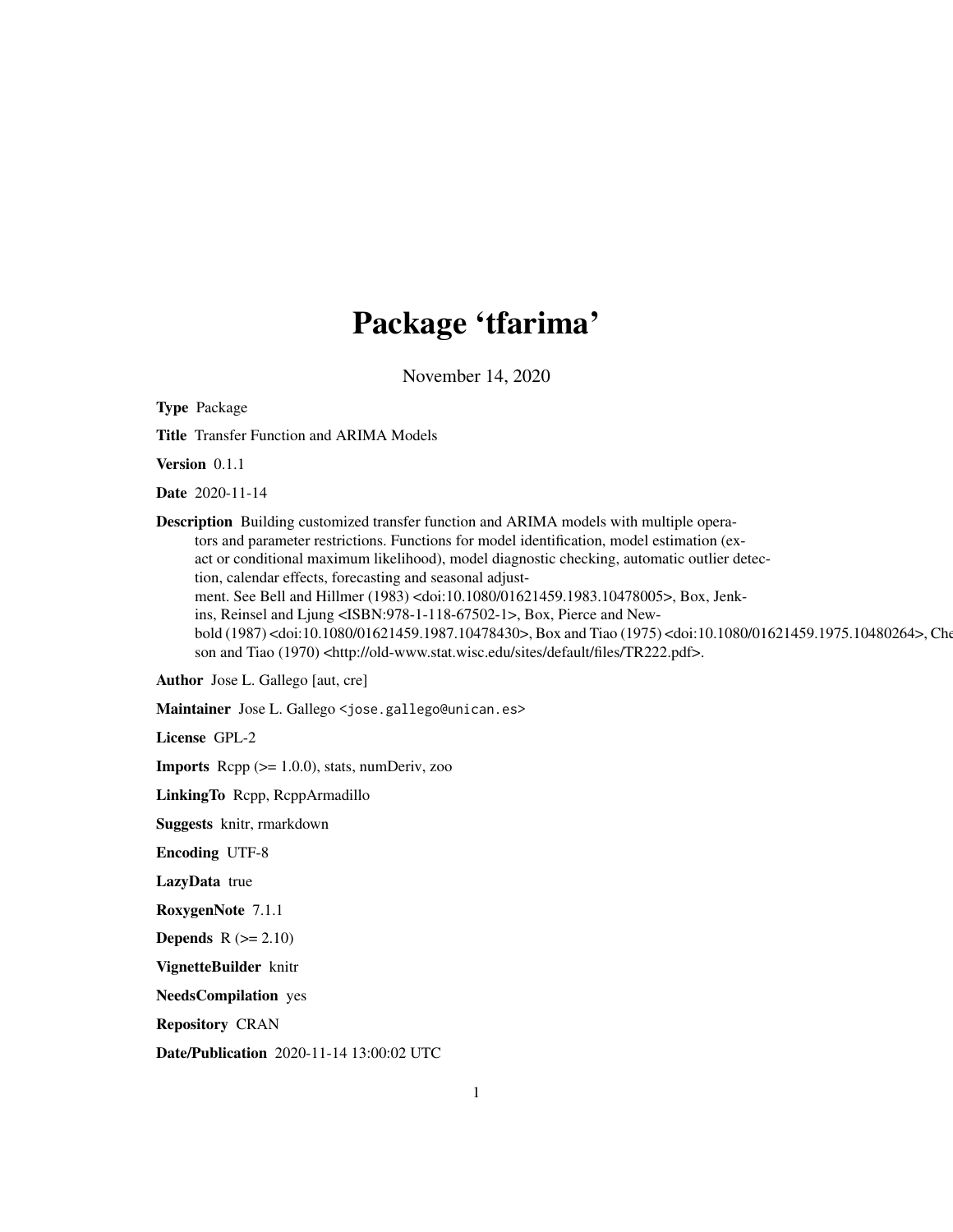# R topics documented:

|              | 3              |
|--------------|----------------|
|              | $\overline{4}$ |
|              | $\overline{4}$ |
|              | 5              |
|              | 6              |
|              | 6              |
|              | 8              |
|              | 8              |
|              | 9              |
|              | 10             |
|              | 11             |
|              | 12             |
|              | 13             |
|              | 14             |
|              | 15             |
|              | 16             |
|              | 17             |
|              | 17             |
|              | 18             |
|              | 19             |
|              | 20             |
|              | 20             |
|              | 22             |
|              | 22             |
|              | 23             |
|              | 24             |
|              | 24             |
|              | 25             |
|              | 26             |
|              |                |
|              | 26             |
|              | 27             |
|              | 27             |
|              | 28             |
|              | 29             |
|              | 29             |
|              | 30             |
|              | 31             |
|              | 31             |
| seriesJ.     | 32             |
|              | 33             |
| signal       | 33             |
| sim.tfm      | 34             |
| spec         | 35             |
| std $\ldots$ | 35             |
| summary.tfm  | 36             |
|              | 37             |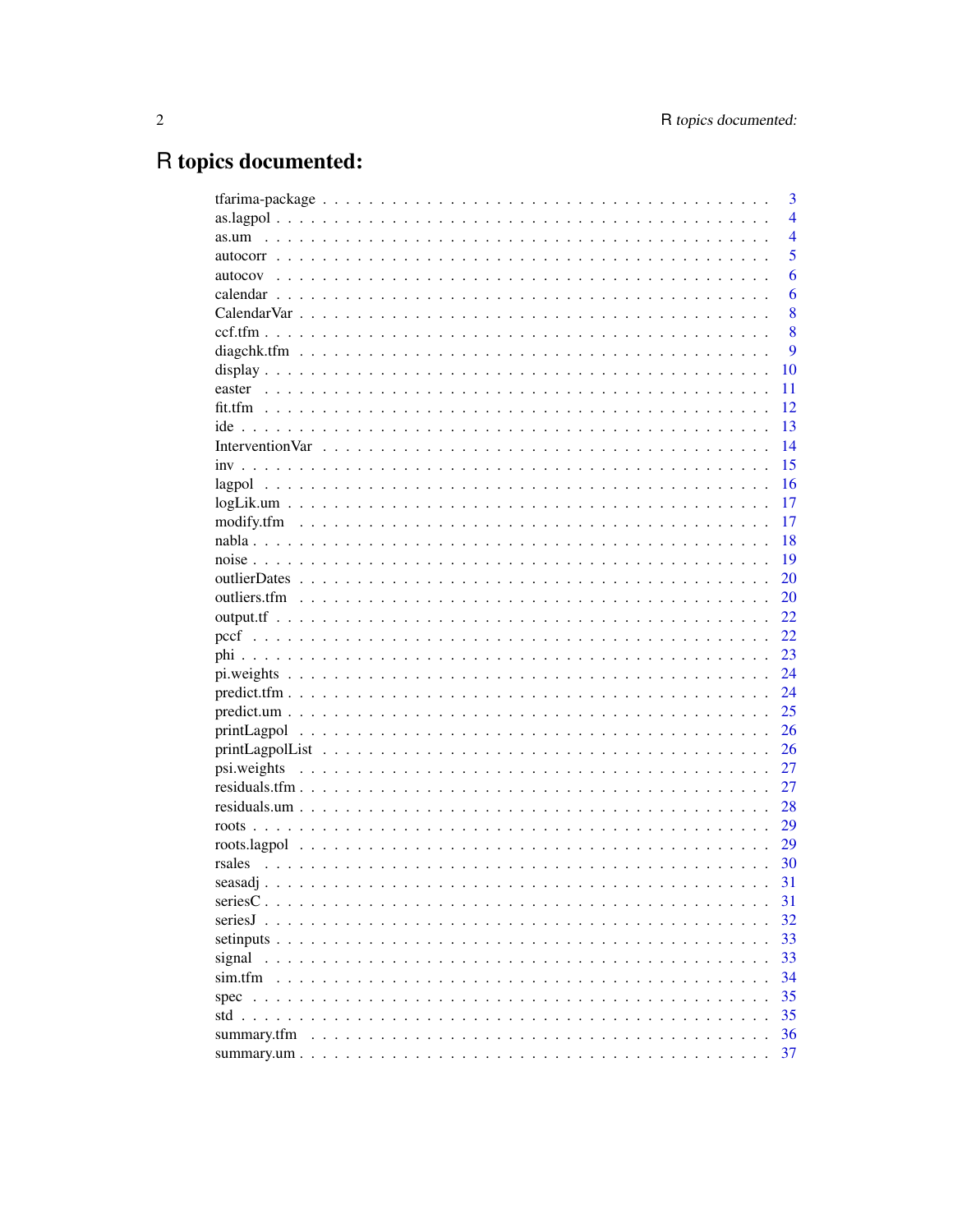# <span id="page-2-0"></span>tfarima-package 3

| Index |  |  |  |  |  |  |  |  |  |  |  |  |  |  |  |  |  |  |
|-------|--|--|--|--|--|--|--|--|--|--|--|--|--|--|--|--|--|--|

tfarima-package *Transfer Function and ARIMA Models.*

#### **Description**

The tfarima package provides classes and methods to build customized transfer function and ARIMA models with multiple operators and parameter restrictions. The package also includes functions for model identification, model estimation (exact or conditional maximum likelihood), model diagnostic checking, automatic outlier detection, calendar effects, forecasting and seasonal adjustment.

#### Author(s)

Jose Luis Gallego <jose.gallego@unican.es>

#### References

Bell, W.R. and Hillmer, S.C. (1983) Modeling Time Series with Calendar Variation, Journal of the American Statistical Association, Vol. 78, No. 383, pp. 526-534.

Box, G.E., Jenkins, G.M., Reinsel, G.C. and Ljung, G.M. (2015) Time Series Analysis: Forecasting and Control. John Wiley & Sons, Hoboken.

Box, G.E.P., Pierce, D.A. and Newbold, D. A. (1987) Estimating Trend and Growth Rates in Seasonal Time Series, Journal of the American Statistical Association, Vol. 82, No. 397, pp. 276-282.

Box, G.E.P. and Tiao, G.C. (1975) "Intervention Analysis with Applications to Economic and Environmental Problems", Journal of the American Statistical Association, Vol. 70, No. 349, pp. 70-79.

Chen, C. and Liu, L. (1993) Joint Estimation of Model Parameters and Outlier Effects in Time Series, Journal of the American Statistical Association, Vol. 88, No. 421, pp. 284-297

Thompson, H. E. and Tiao, G. C. (1971) "Analysis of Telephone Data: A Case Study of Forecasting Seasonal Time Series," Bell Journal of Economics, The RAND Corporation, vol. 2(2), pages 515- 541, Autumn.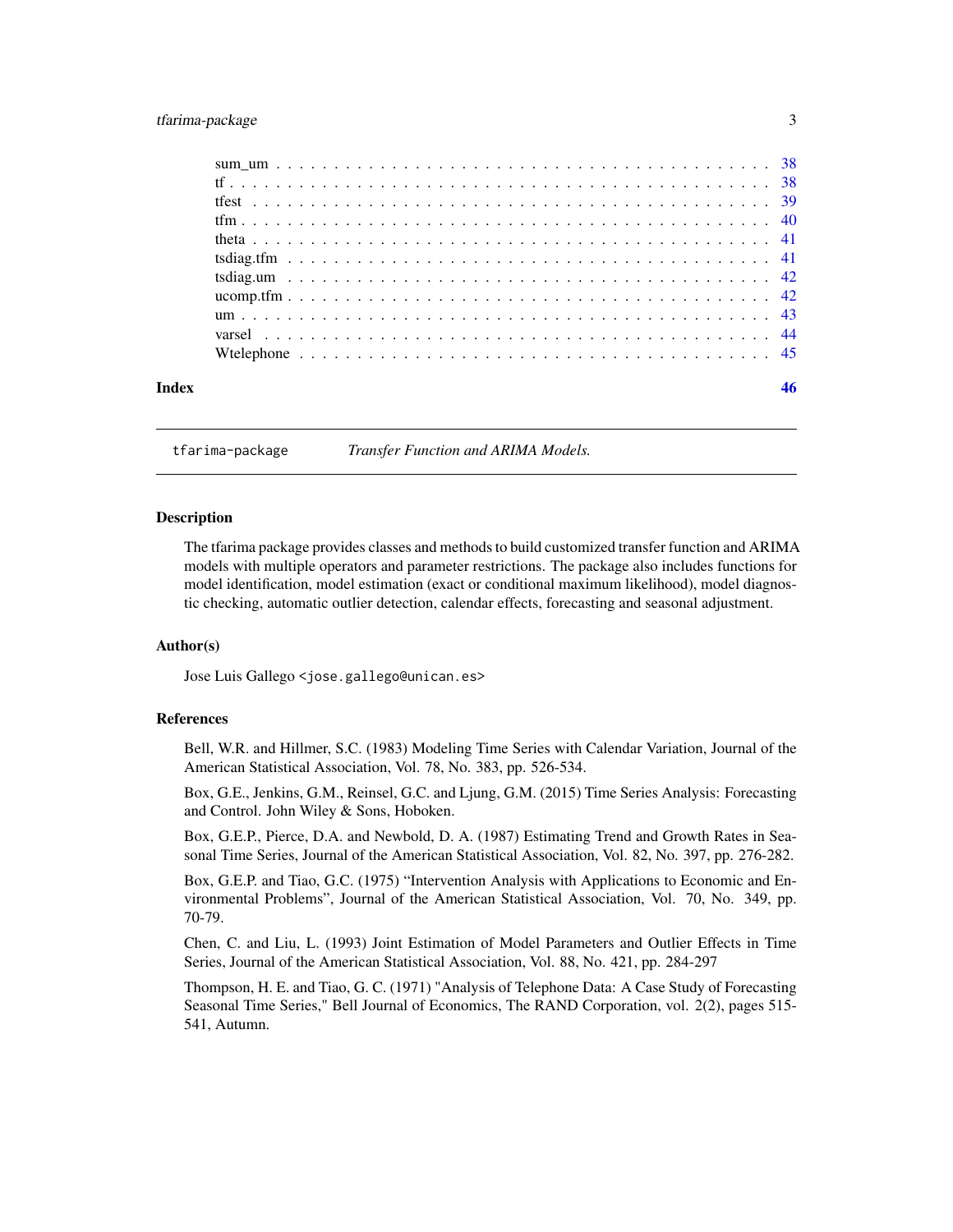<span id="page-3-0"></span>

as. lagpol converts a numeric vector c(1, -a\_1, ..., -a\_d) into a lag polynomial  $(1 - a_1B - ...$  $a_p B^p$ ).

#### Usage

as.lagpol(pol, p = 1)

#### Arguments

| pol | a numeric vector. |
|-----|-------------------|
| p   | integer power.    |

#### Value

An object of class lagpol.

#### Examples

as.lagpol(c(1, -0.8))  $as.lagpol(c(1, 0, 0, 0, -0.8))$ 

as.um *Convert* arima *into* um*.*

# Description

as.um converts an object of class arima into an object of class um.

#### Usage

as.um(arima)

# Arguments

arima an object of class arima.

#### Value

An object of class um.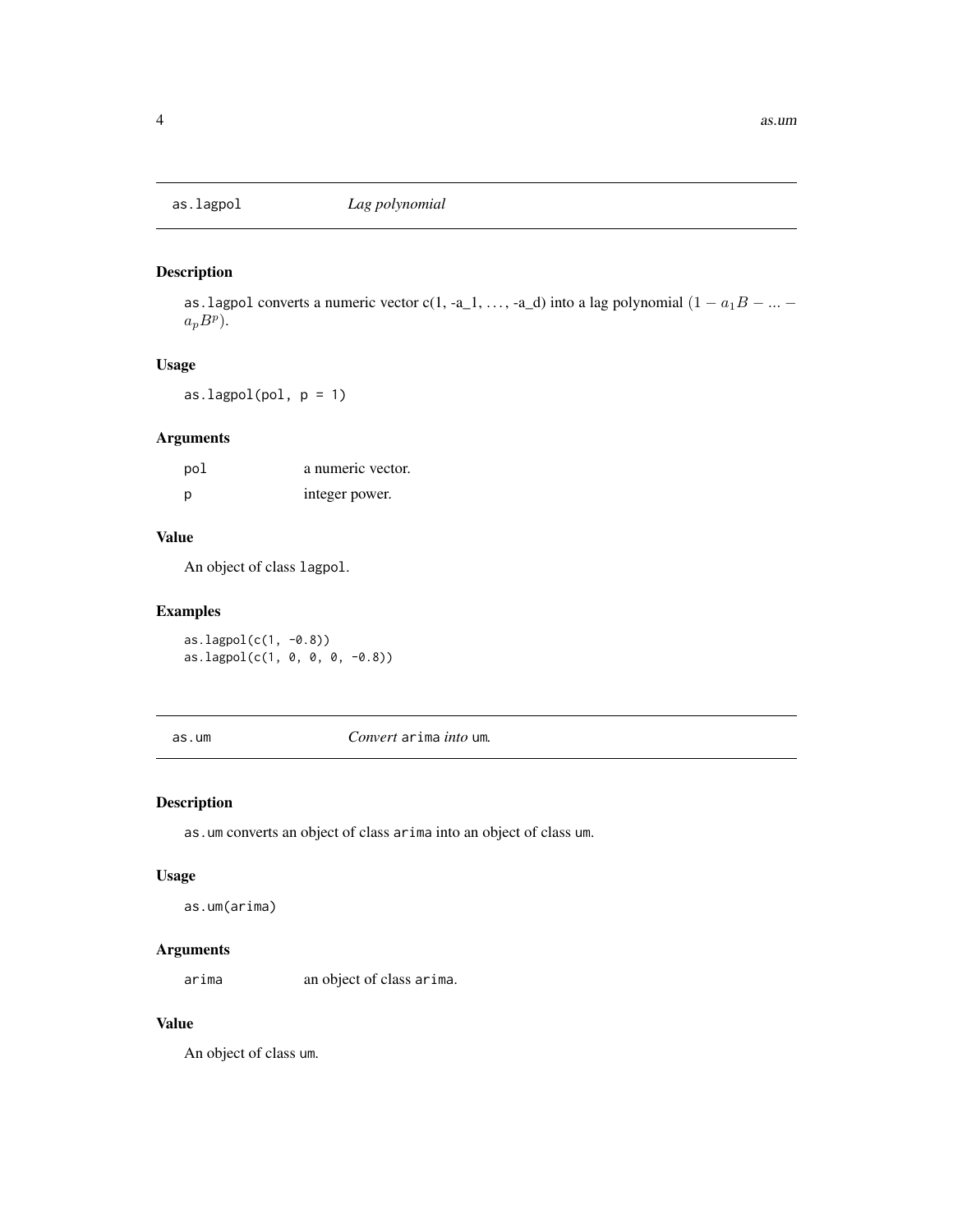#### <span id="page-4-0"></span>autocorr 5

#### Examples

```
z <- AirPassengers
a \leftarrow \text{arima(log}(z), \text{ order} = c(0,1,1),seasonal = list(order = c(0,1,1), frequency = 12))
um1 < -as.um(a)
```
autocorr *Theoretical simple/partial autocorrelations of an ARMA model*

# Description

autocorr computes the simple/partial autocorrelations of an ARMA model.

#### Usage

autocorr(um, ...) ## S3 method for class 'um'  $autocorr(num, lag.max = 10, par = FALSE, ...)$ 

# Arguments

| um                      | an object of class um.                                  |
|-------------------------|---------------------------------------------------------|
| $\cdot$ $\cdot$ $\cdot$ | additional arguments.                                   |
| lag.max                 | maximum lag for autocovariances.                        |
| par                     | logical. If TRUE partial autocorrelations are computed. |

#### Value

A numeric vector.

#### Note

The I polynomial is ignored.

# Examples

```
ar1 < -um(ar = "1-0.8B")autocorr(ar1, lag.max = 13)
autocorr(ar1, lag.max = 13, par = TRUE)
```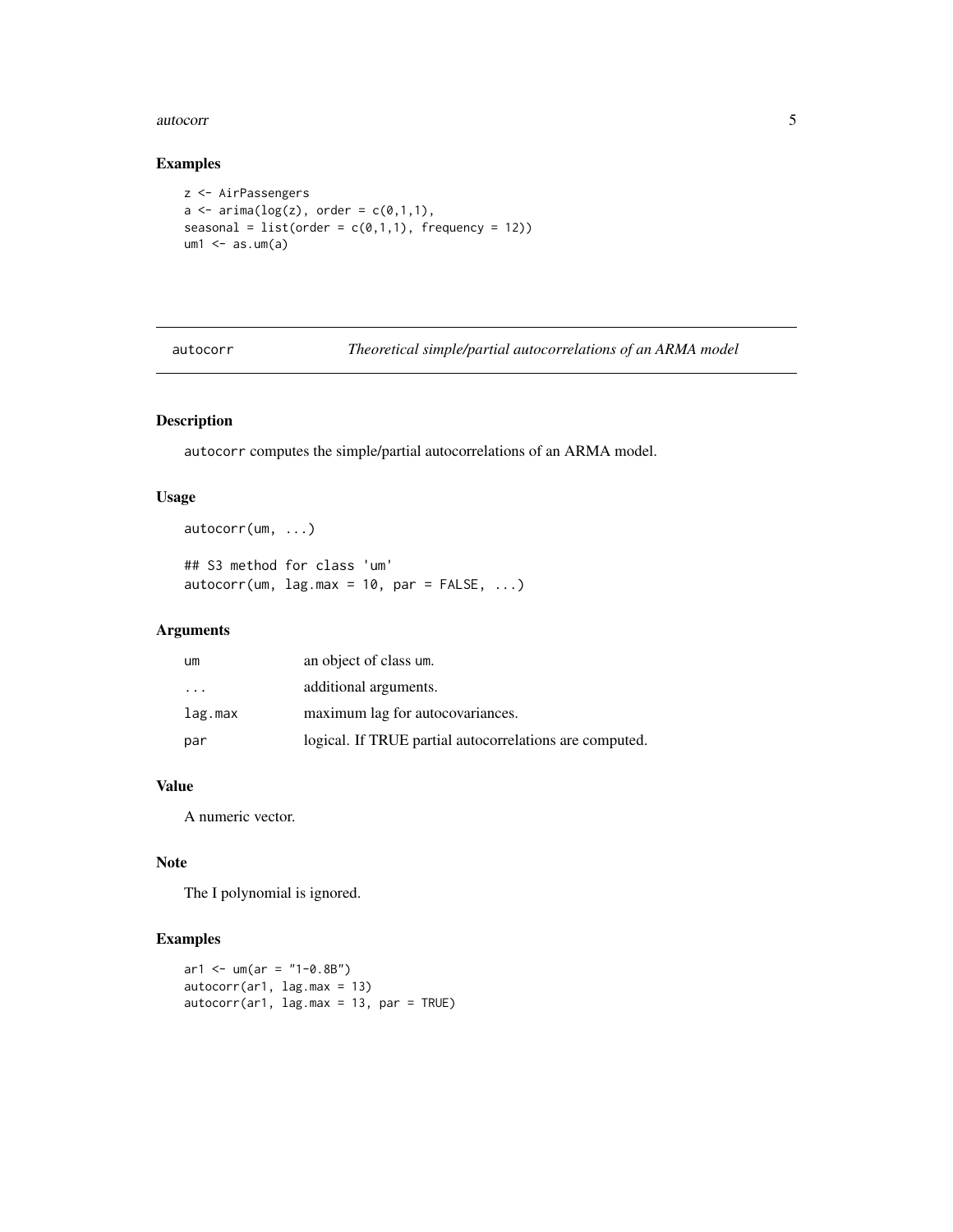<span id="page-5-0"></span>

autocov computes the autocovariances of an ARMA model.

#### Usage

```
autocov(um, ...)
## S3 method for class 'um'
```
 $autocov(num, lag.max = 10, ...)$ 

#### Arguments

| um       | an object of class um.           |
|----------|----------------------------------|
| $\cdots$ | additional arguments.            |
| lag.max  | maximum lag for autocovariances. |

#### Value

A numeric vector.

#### Note

The I polynomial is ignored.

#### Examples

```
ar1 < -um(ar = "1-0.8B")autocov(ar1, lag.max = 13)
```
calendar *Calendar effects*

#### Description

calendar extends the ARIMA model um by estimating a transfer function model with seven deterministic variables to capture the calendar variation in a monthly time series. Two equivalent representations are available: (1) D1, D2, ..., D7, (2) L, D1-D7, ..., D6-D7 where D1, D2, ..., D7 are deterministic variables representing the number of Mondays, Tuesdays, ..., Sundays,  $L = D1 +$ D2 + ... + D7 is the of the month. Optionally, a deterministic variable to estimate the Easter effect can also be included.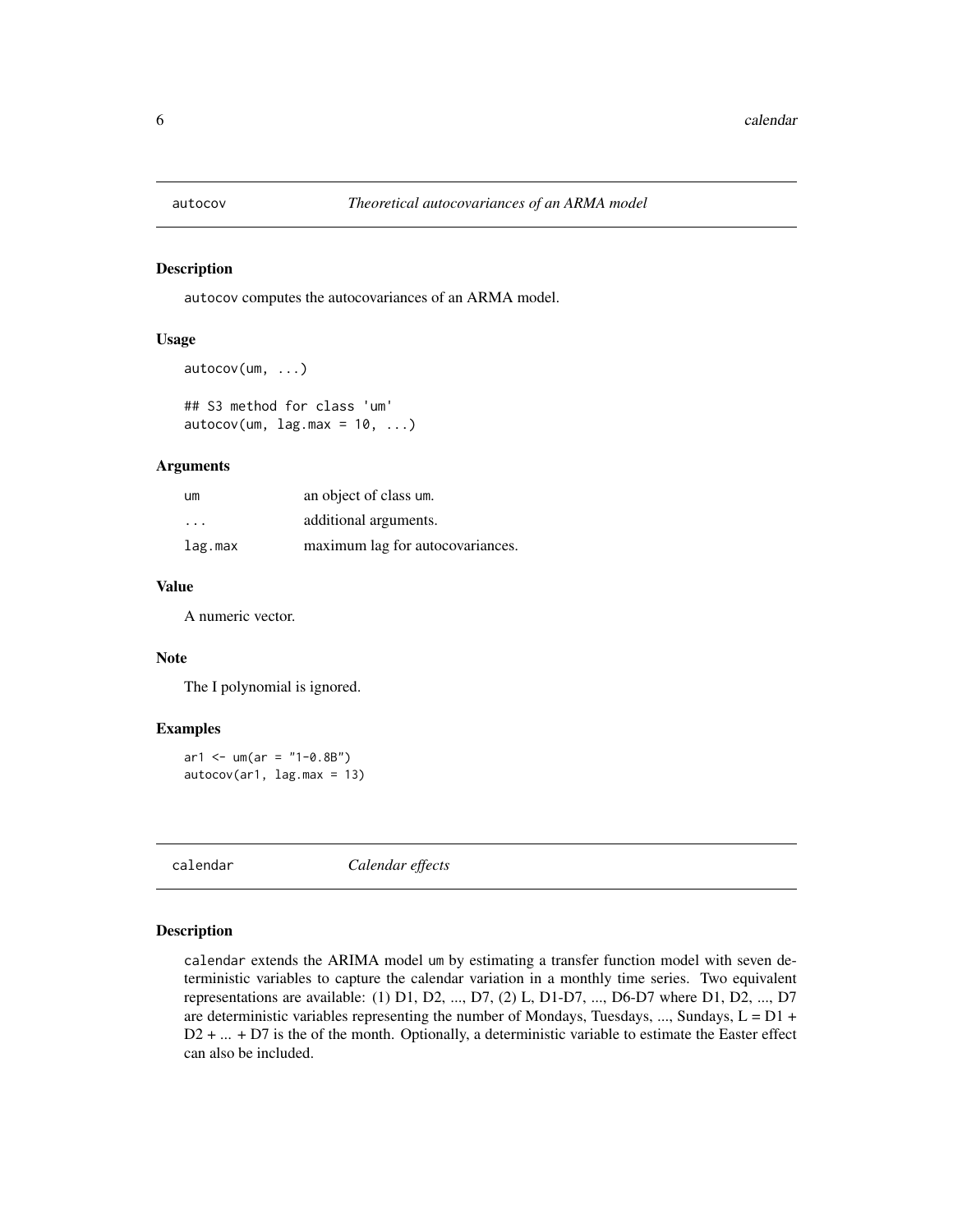#### <span id="page-6-0"></span>calendar 7 and 2008 and 2008 and 2008 and 2008 and 2008 and 2008 and 2008 and 2008 and 2008 and 2008 and 2008 and 2008 and 2008 and 2008 and 2008 and 2008 and 2008 and 2008 and 2008 and 2008 and 2008 and 2008 and 2008 and

#### Usage

```
calendar(um, ...)
## S3 method for class 'um'
calendar(
  um,
 z = NULL,form = c("dif", "td"),
 easter = FALSE,
 n.ahead = 0,
 p.value = 1,
  ...
)
```
#### Arguments

| um         | an object of class um.                                                                                                                                       |
|------------|--------------------------------------------------------------------------------------------------------------------------------------------------------------|
| $\ddots$ . | additional arguments.                                                                                                                                        |
| z          | a time series.                                                                                                                                               |
| form       | representation for calendar effects: form = $td$ form (1) above, form = $di$ f form<br>(1).                                                                  |
| easter     | logical. If TRUE an Easter effect is also estimated.                                                                                                         |
| n.ahead    | a positive integer to extend the sample period of the deterministic variables with<br>n ahead observations, which could be necessary to forecast the output. |
| p.value    | estimates with a p-value greater than p value are omitted.                                                                                                   |

# Value

An object of class "[tfm](#page-39-1)".

#### References

W. R. Bell & S. C. Hillmer (1983) Modeling Time Series with Calendar Variation, Journal of the American Statistical Association, 78:383, 526-534, DOI: 10.1080/01621459.1983.10478005

# Examples

```
Y <- tfarima::rsales
um1 <- um(Y, i = list(1, c(1, 12)), ma = list(1, c(1, 12)), bc = TRUE)
tfm1 <- calendar(um1)
```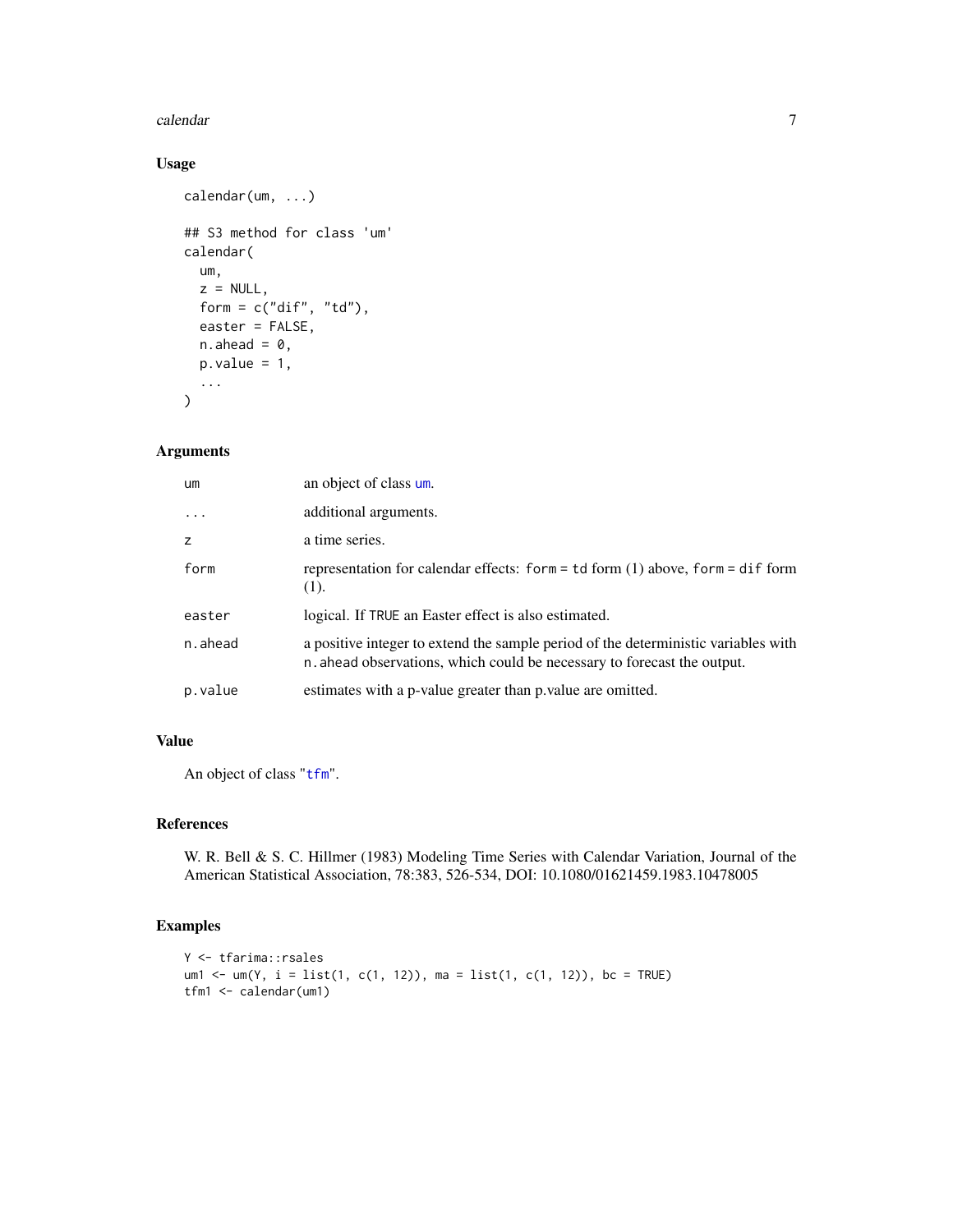<span id="page-7-0"></span>

CalendarVar creates a set of deterministic variables to capture calendar effects.

#### Usage

```
CalendarVar(x, form = c("diff", "lom", "td"), easter = FALSE, n.ahead = 0)
```
#### Arguments

| $\mathsf{x}$ | an object of class ts used to determine the sample period and frequency.                         |
|--------------|--------------------------------------------------------------------------------------------------|
| form         | a character indicated the set of calendar variables.                                             |
| easter       | logical. If TRUE an additional deterministic variable is generated to capture<br>Easter effects. |
| n.ahead      | number of additional observations to extend the sample period.                                   |

# Value

A matrix of explanatory variables.

#### References

Bell, W.R. and Hillmer, S.C. (1983) "Modeling time series with calendar variation", Journal of the American Statistical Society, Vol. 78, pp. 526–534.

#### Examples

Y <- rsales X <- CalendarVar(Y, easter = TRUE)

| ccf. | tfm |  |
|------|-----|--|
|      |     |  |

# $Cross-correlation check$

# Description

ccf displays ccf between prewhitened inputs and residuals.

```
ccf.tfm(tfm, lag.max = NULL, method = c("exact", "cond"), ...)
```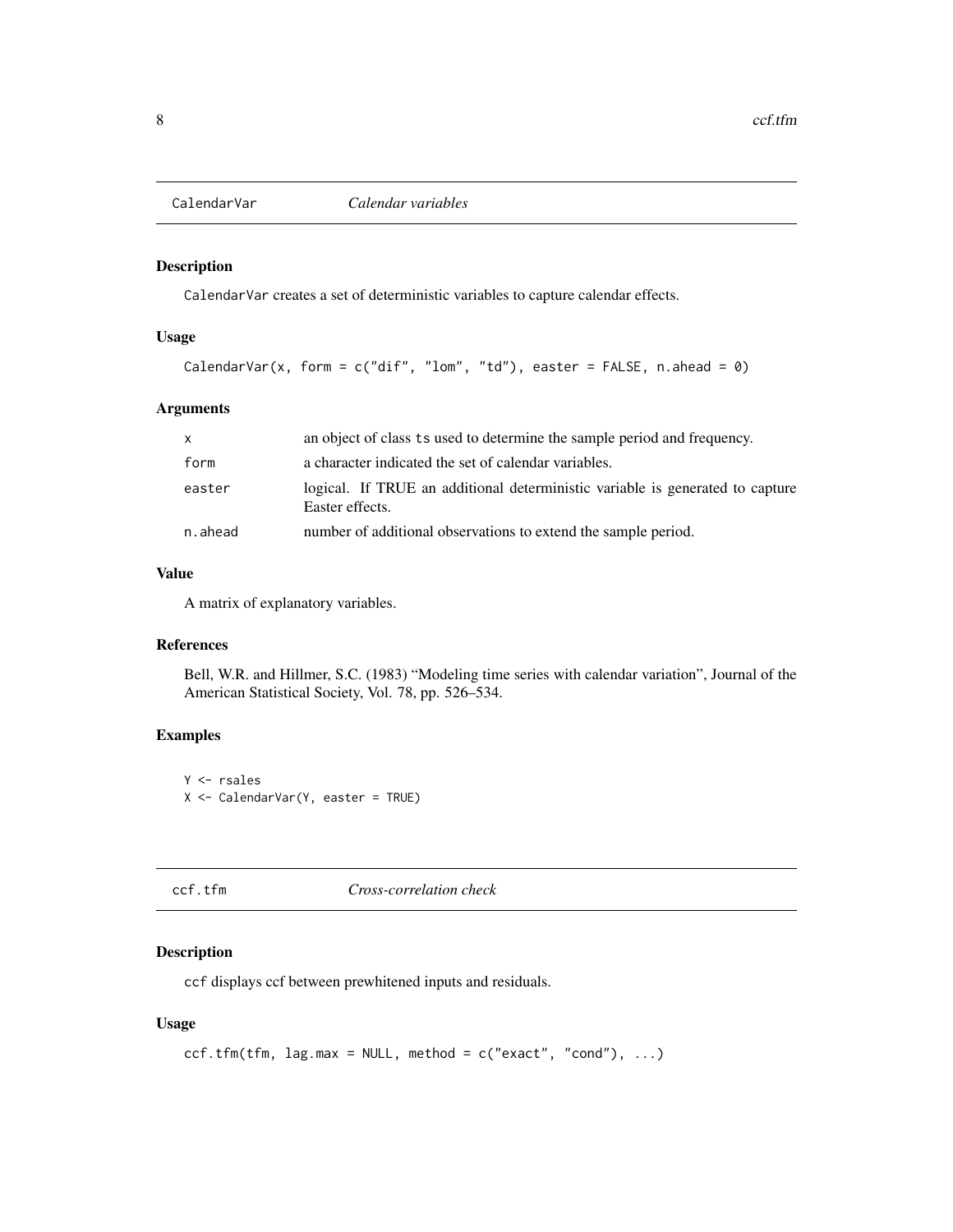# <span id="page-8-0"></span>diagchk.tfm 9

# Arguments

| tfm     | a tfm object.                |
|---------|------------------------------|
| lag.max | number of lags.              |
| method  | Exact/conditional residuals. |
|         | additional arguments.        |
|         |                              |

# diagchk.tfm *Diagnostic checking*

# Description

diagchk displays tools for diagnostic checking.

# Usage

```
## S3 method for class 'tfm'
diagchk(
 mdl,
 y = NULL,method = c("exact", "cond"),lag.max = NULL,std = TRUE,...
)
diagchk(mdl, ...)
## S3 method for class 'um'
diagchk(
 mdl,
 z = NULL,method = c("exact", "cond"),
 lag.max = NULL,std = TRUE,...
)
```
# Arguments

| md1     | an object of class um.                             |
|---------|----------------------------------------------------|
| V       | an object of class ts.                             |
| method  | exact or conditional residuals.                    |
| lag.max | number of lags for ACF/PACF.                       |
| std     | logical. If TRUE standardized residuals are shown. |
|         | additional arguments.                              |
|         | optional, an object of class ts.                   |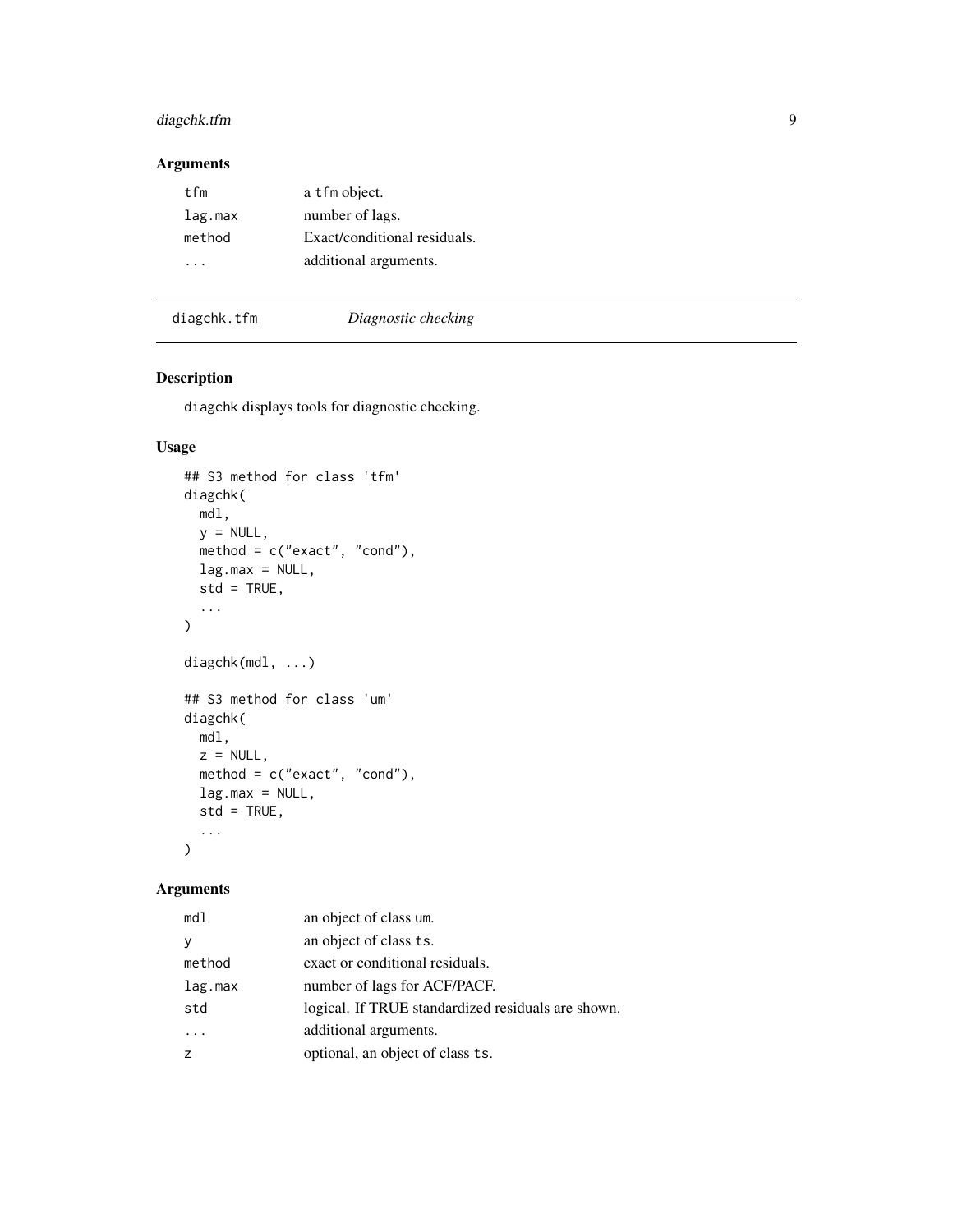# Examples

```
z <- AirPassengers
airl <- um(z, i = list(1, c(1, 12)), ma = list(1, c(1, 12)), bc = TRUE)diagchk(airl)
```
# display *Graphs for ARMA models*

# Description

display shows graphs characterizing one or a list of ARMA models.

# Usage

```
display(um, ...)
## S3 method for class 'um'
display(
 um,
 lag.max = 25,n.freq = 501,
 log.spec = FALSE,
 graphs = c("acf", "pacf", "spec"),
 byrow = FALSE,
 eq = TRUE,...
\mathcal{L}## Default S3 method:
```
display(um, ...)

# Arguments

| um       | an object of class um or a list of these objects.     |
|----------|-------------------------------------------------------|
|          | additional arguments.                                 |
| lag.max  | number of lags for ACF/PACF.                          |
| n.freq   | number of frequencies for the spectrum.               |
| log.spec | logical. If TRUE log spectrum is computed.            |
| graphs   | vector of graphs.                                     |
| byrow    | orientation of the graphs.                            |
| eq       | logical. If TRUE the model equation is used as title. |
|          |                                                       |

<span id="page-9-0"></span>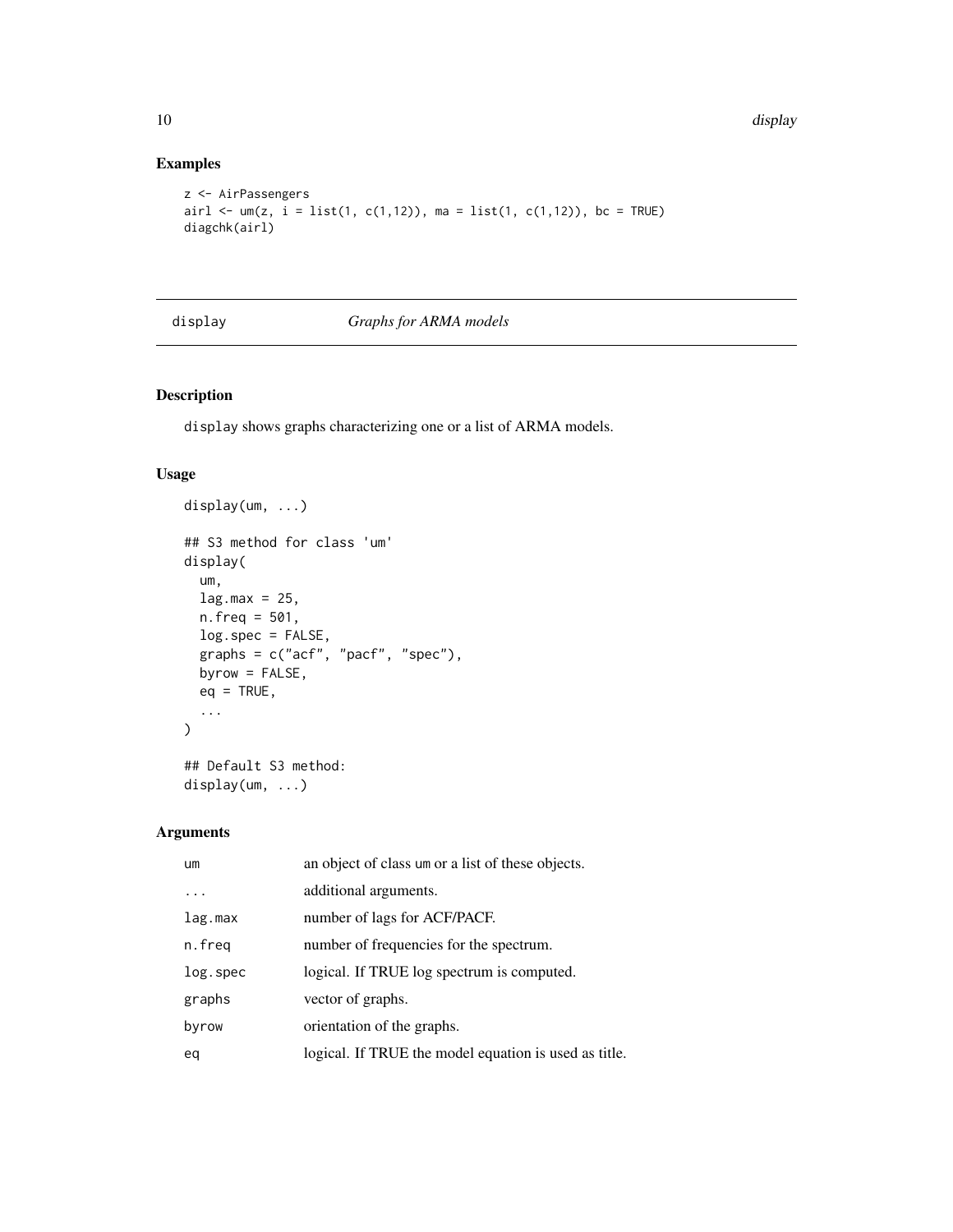<span id="page-10-0"></span>easter the contract of the contract of the contract of the contract of the contract of the contract of the contract of the contract of the contract of the contract of the contract of the contract of the contract of the con

# Examples

```
um1 <- um(ar = "(1 - 0.8B)(1 - 0.8B^12)")
um2 <- um(ma = "(1 - 0.8B)(1 - 0.8B^12)")
display(list(um1, um2))
```
easter *Easter effect*

# Description

easter extends the ARIMA model um by including a regression variable to capture the Easter effect.

#### Usage

```
easter(um, ...)
## S3 method for class 'um'
easter(um, z = NULL, n.ahead = 0, ...)
```
# Arguments

| um             | an object of class um.                                                                                                                                           |
|----------------|------------------------------------------------------------------------------------------------------------------------------------------------------------------|
| .              | additional arguments.                                                                                                                                            |
| $\overline{z}$ | a time series.                                                                                                                                                   |
| n.ahead        | a positive integer to extend the sample period of the Easter regression variable<br>with n. ahead observations, which could be necessary to forecast the output. |

#### Value

An object of class "[tfm](#page-39-1)".

# Examples

```
Y <- rsales
um1 <- um(Y, i = list(1, c(1, 12)), ma = list(1, c(1, 12)), bc = TRUE)
tfm1 <- easter(um1)
```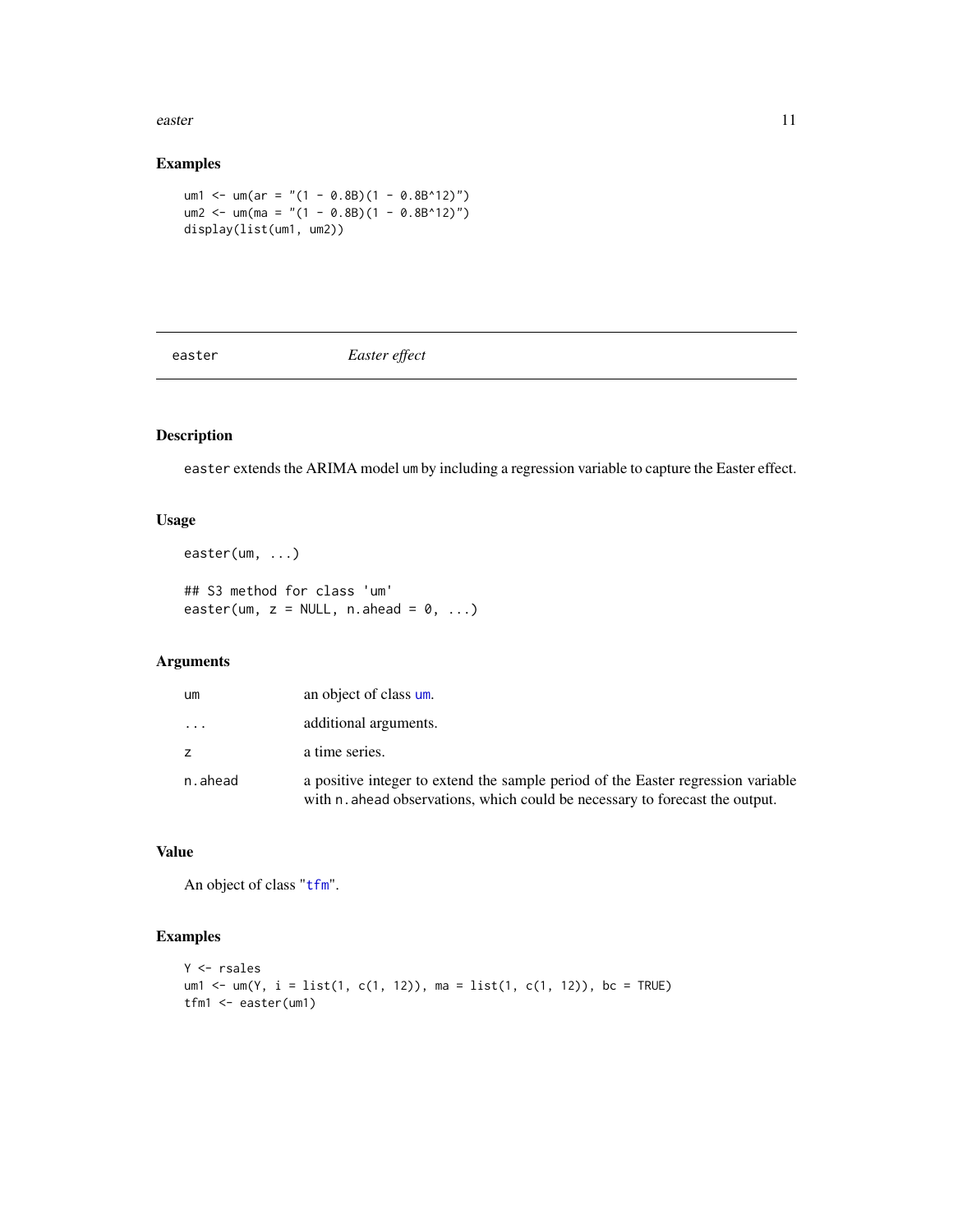<span id="page-11-0"></span>

fit fits the univariate model to the time series z.

#### Usage

```
## S3 method for class 'tfm'
fit(
 mdl,
 y = NULL,method = c("exact", "cond"),
 optim.method = "BFGS",
  show.iter = FALSE,
 fit.noise = TRUE,
  ...
)
fit(mdl, ...)
## S3 method for class 'um'
fit(
 mdl,
 z = NULL,method = c("exact", "cond"),
 optim.method = "BFGS",
  show.iter = FALSE,
  ...
)
```
# Arguments

| md1          | an object of class um or tfm.                                            |
|--------------|--------------------------------------------------------------------------|
| y            | a ts object.                                                             |
| method       | Exact/conditional maximum likelihood.                                    |
| optim.method | the method argument of the optim function.                               |
| show.iter    | logical value to show or hide the estimates at the different iterations. |
| fit.noise    | logical. If TRUE parameters of the noise model are fixed.                |
|              | additional arguments.                                                    |
| Z            | a time series.                                                           |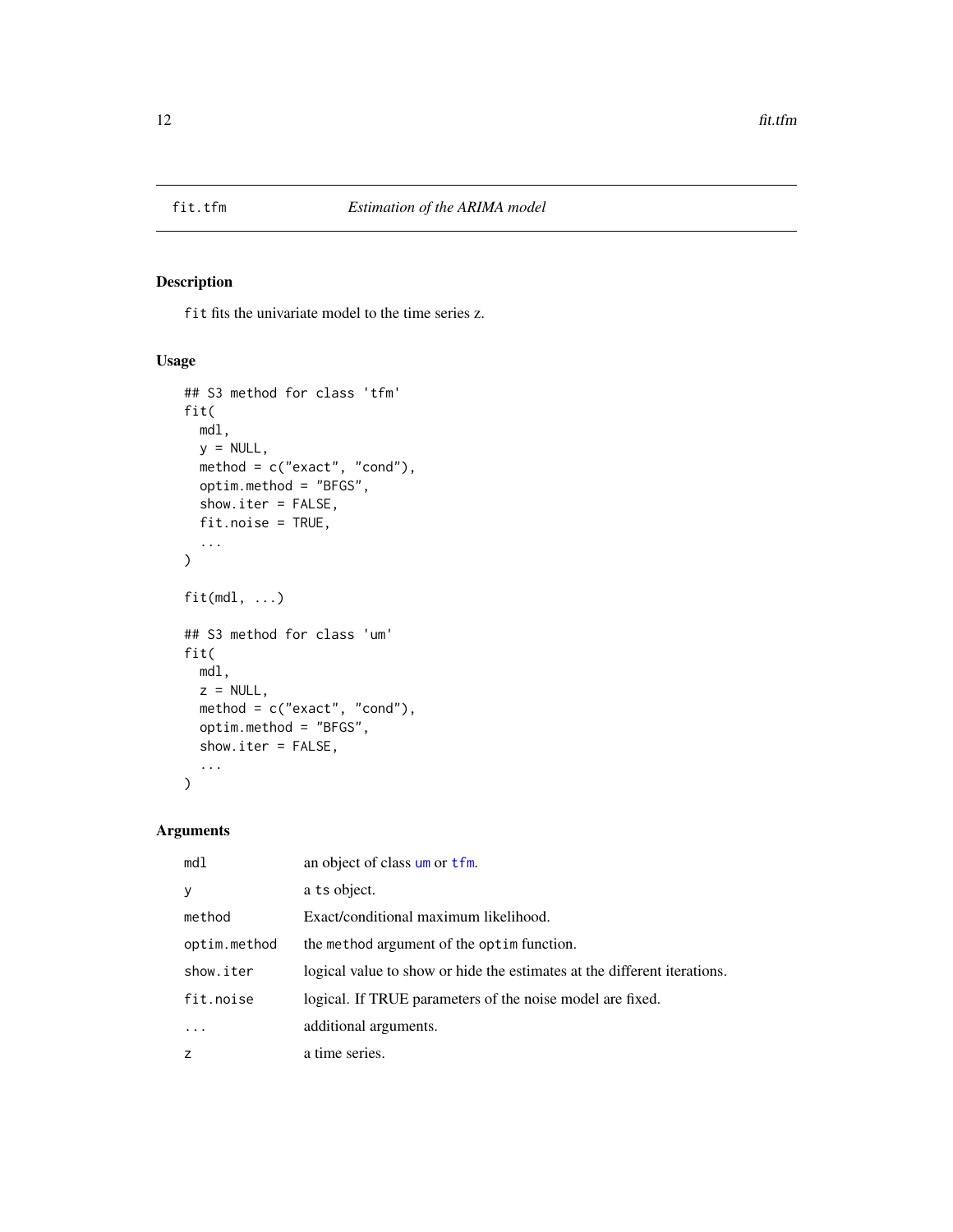<span id="page-12-0"></span>ide 13

# Value

A tfm object.

An object of class "um" with the estimated parameters.

# Note

The um function estimates the corresponding ARIMA model when a time series is provided. The fit function is useful to fit a model to several time series, for example, in a Monte Carlo study.

# Examples

```
z <- AirPassengers
airl \leq - um(i = list(1, c(1, 12)), ma = list(1, c(1, 12)), bc = TRUE)
airl <- fit(airl, z)
```
ide *Identification plots*

# Description

ide displays graphs useful to identify a tentative ARIMA model for a time series.

#### Usage

```
ide(
  Y,
  transf = list(),
 order.polreg = 0,
 lag.max = NULL,wn.bands = TRUE,
 graphs = c("plot", "acf", "pacf"),
  set.layout = TRUE,
 byrow = TRUE,
 main = "",...
)
```
#### Arguments

| Y            | Univariate or multivariate time series.                                                                                                                                                                               |
|--------------|-----------------------------------------------------------------------------------------------------------------------------------------------------------------------------------------------------------------------|
| transf       | Data transformations, list (bc = F, d = 0, D = 0, S = F), where bc is the Box-Cox<br>logarithmic transformation, d and D are the number of nonseasonal and seasonal<br>differences, and S is the annual sum operator. |
| order.polreg | an integer indicating the order of a polynomial trend.                                                                                                                                                                |
| lag.max      | number of autocorrelations.                                                                                                                                                                                           |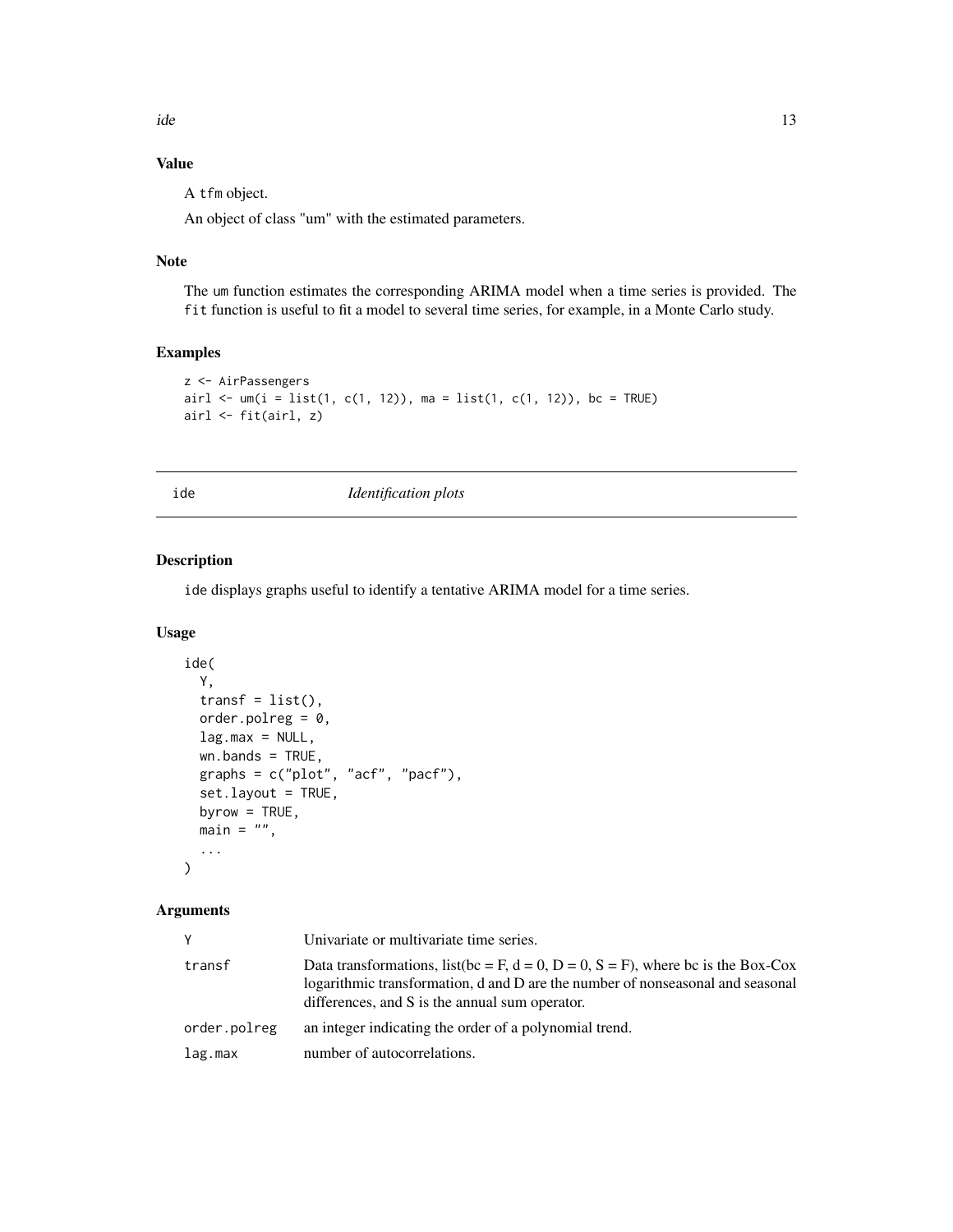<span id="page-13-0"></span>

| wn.bands   | logical. If TRUE confidence intervals for sample autocorrelations are computed<br>assuming a white noise series. |
|------------|------------------------------------------------------------------------------------------------------------------|
| graphs     | graphs to be shown: plot, hist, acf, pacf, pgram, cpgram (cummulative peri-<br>odogram), rm (range-median).      |
| set.layout | logical. If TRUE the layout is set by the function, otherwise it is set by the user.                             |
| byrow      | logical. If TRUE the layout is filled by rows, otherwise it is filled by columns.                                |
| main       | title of the graph.                                                                                              |
| $\cdot$    | additional arguments.                                                                                            |
|            |                                                                                                                  |

# Examples

```
Y <- AirPassengers
ide(Y, graphs = c("plot", "rm")ide(Y, transf = list(list(bc = TRUE, S = TRUE), list(bc = TRUE, d = 1, D = 1)))
```
InterventionVar *Intervention variables*

#### Description

InterventionVar creates an intervention variable to capture the effect of an external event.

#### Usage

```
InterventionVar(Y, date, type = c("P", "S", "R"), n.ahead = 0)
```
### Arguments

|         | an object of class ts used to determine the sample period and frequency.                    |
|---------|---------------------------------------------------------------------------------------------|
| date    | the date of the event, c(year, month).                                                      |
| type    | a character indicating the type of intervention variables: $(P)$ pulse, $(S)$ step, $(R)$ . |
| n.ahead | number of additional observations to extend the sample period.                              |

#### Value

An intervention variable, a 'ts' object.

#### References

G. E. P. Box, G. C. Tiao, "Intervention Analysis with Applications to Economic and Environmental Problems", Journal of the American Statistical Association, Vol. 70, No. 349. (Mar., 1975), pp. 70-79.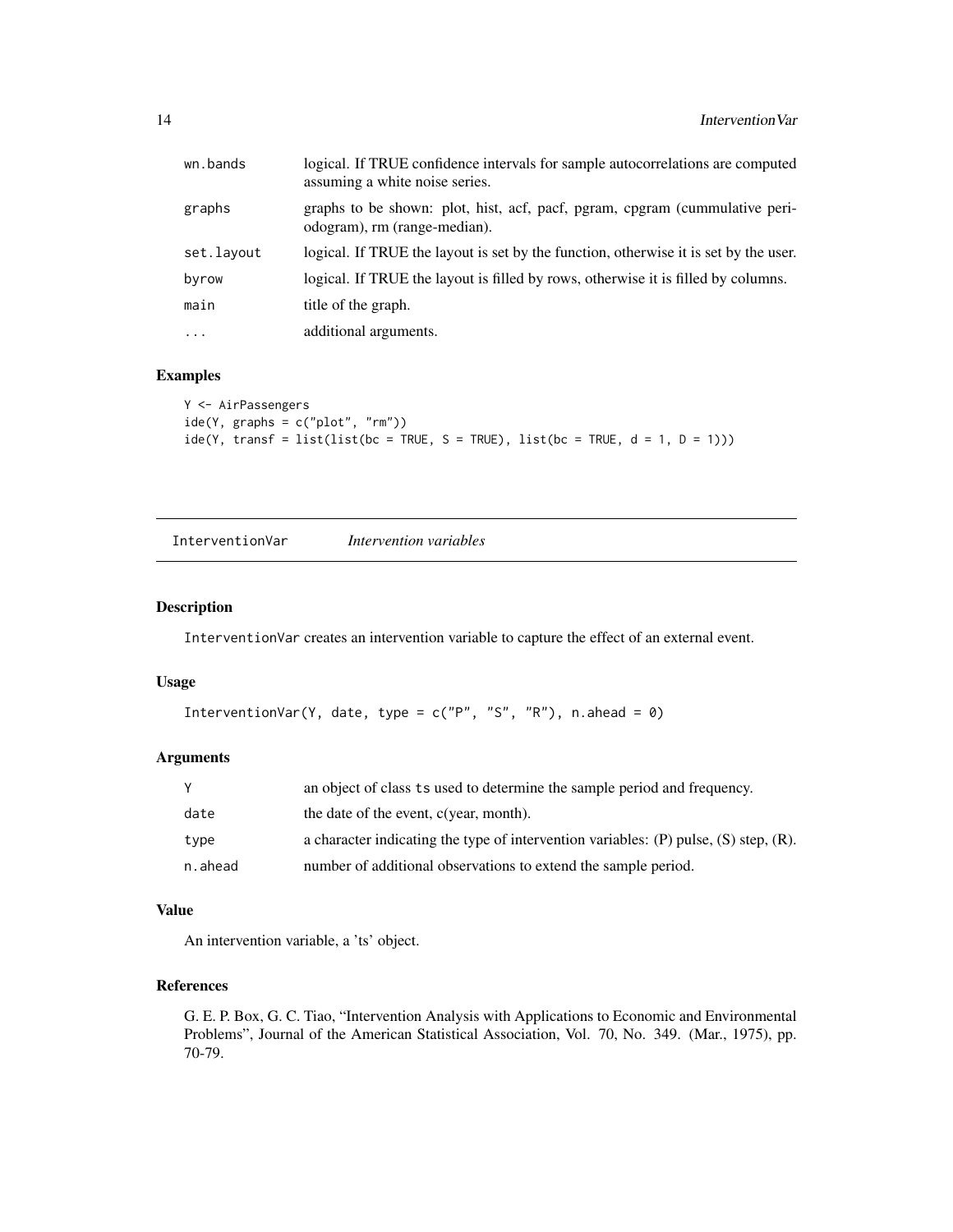<span id="page-14-0"></span>inv 15

# Examples

```
Y <- seriesJ$Y
P58 <- InterventionVar(Y, date = 58, type = "P")
```
# inv *Inverse of a lag polynomial*

# Description

inv inverts a lag polynomial until the indicated lag.

# Usage

```
inv(lp, \ldots)## S3 method for class 'lagpol'
inv(1p, 1ag.max = 10, ...)
```
# Arguments

| 1p                      | an object of class lagpol.                   |
|-------------------------|----------------------------------------------|
| $\cdot$ $\cdot$ $\cdot$ | additional arguments.                        |
| lag.max                 | largest order of the inverse lag polynomial. |

# Value

inv returns a numeric vector with the coefficients of the inverse lag polynomial truncated at lag.max.

# Examples

```
inv(as.lagpol(c(1, 1.2, -0.8)))
```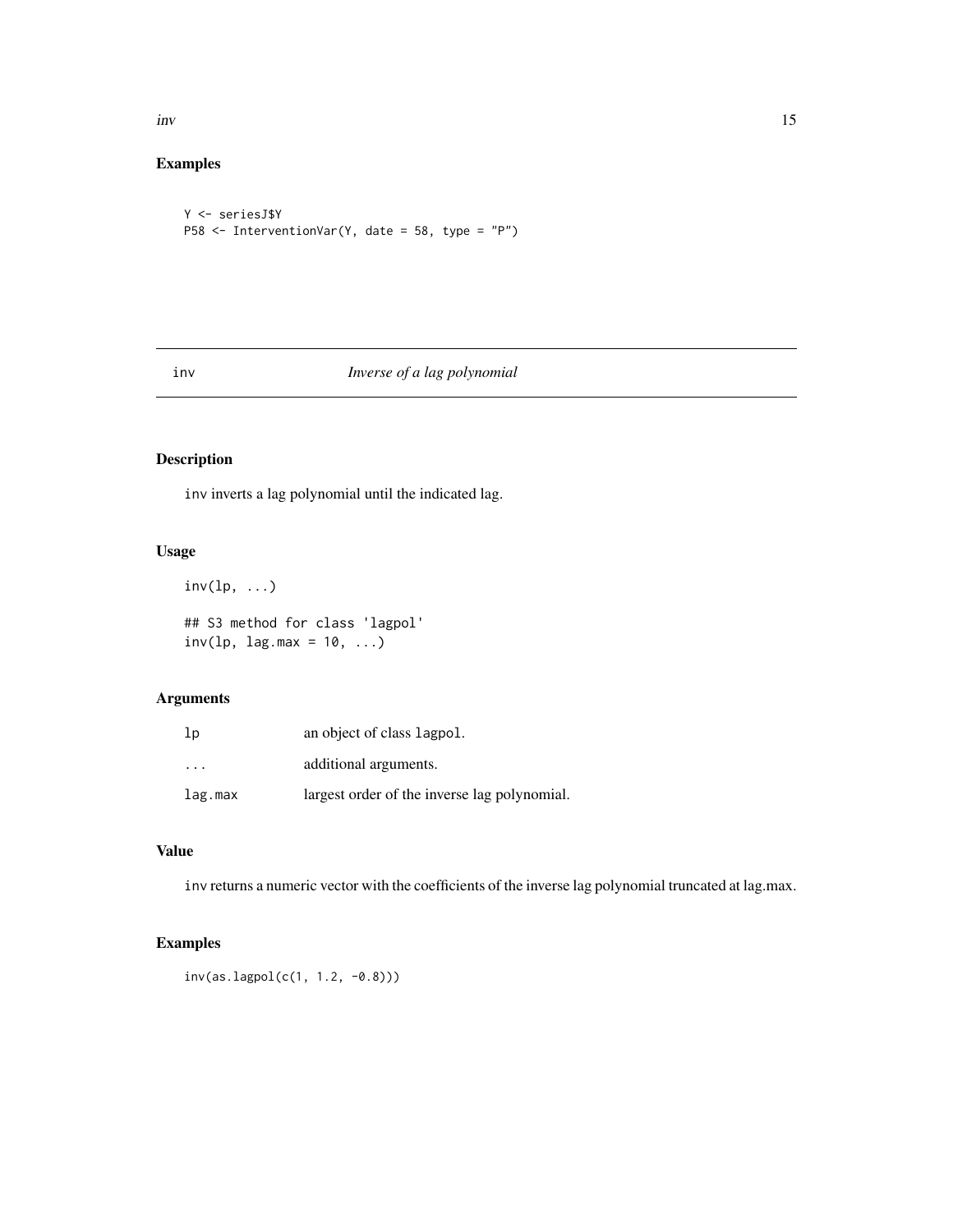<span id="page-15-0"></span>

lagpol creates a lag polynomial of the form  $(1 - \cos f_1 B^s - \dots - \cos f_d B^s d)^p$ . This class of lag polynomials is defined by a vector of d coefficients c(coef\_1, ..., coef\_d), the powers s and p, and a vector of k parameters c(param\_1, ..., param\_k). The vector c(coef\_1, ..., coef\_d) is actually a vector of math expressions to compute the value of each coefficient in terms of the parameters.

# Usage

 $lagpol(param = NULL, s = 1, p = 1, lags = NULL, coef = NULL)$ 

#### Arguments

| param | a vector/list of named parameters.       |
|-------|------------------------------------------|
| -S    | the seasonal period, integer.            |
| p     | the power of lag polynomial, integer.    |
| lags  | a vector of lags for sparse polynomials. |
| coef  | a vector of math expressions.            |

#### Value

lagpol returns an object of class "lagpol" with the following components:

coef Vector of coefficients c(coef\_1, ..., coef\_p) provided to create the lag polynomial.

- pol Base lag polynomial, c(1, -coef\_1, ..., -coef\_d).
- Pol Power lag polynomial when  $p > 1$ .

# Examples

 $lagpol(param = c(phi = 0.8)$ )  $lagpol(param = c(phi1 = 1.2, phi2 = -0.6), s = 4)$ lagpol(param =  $c$ (delta = 1),  $p = 2$ )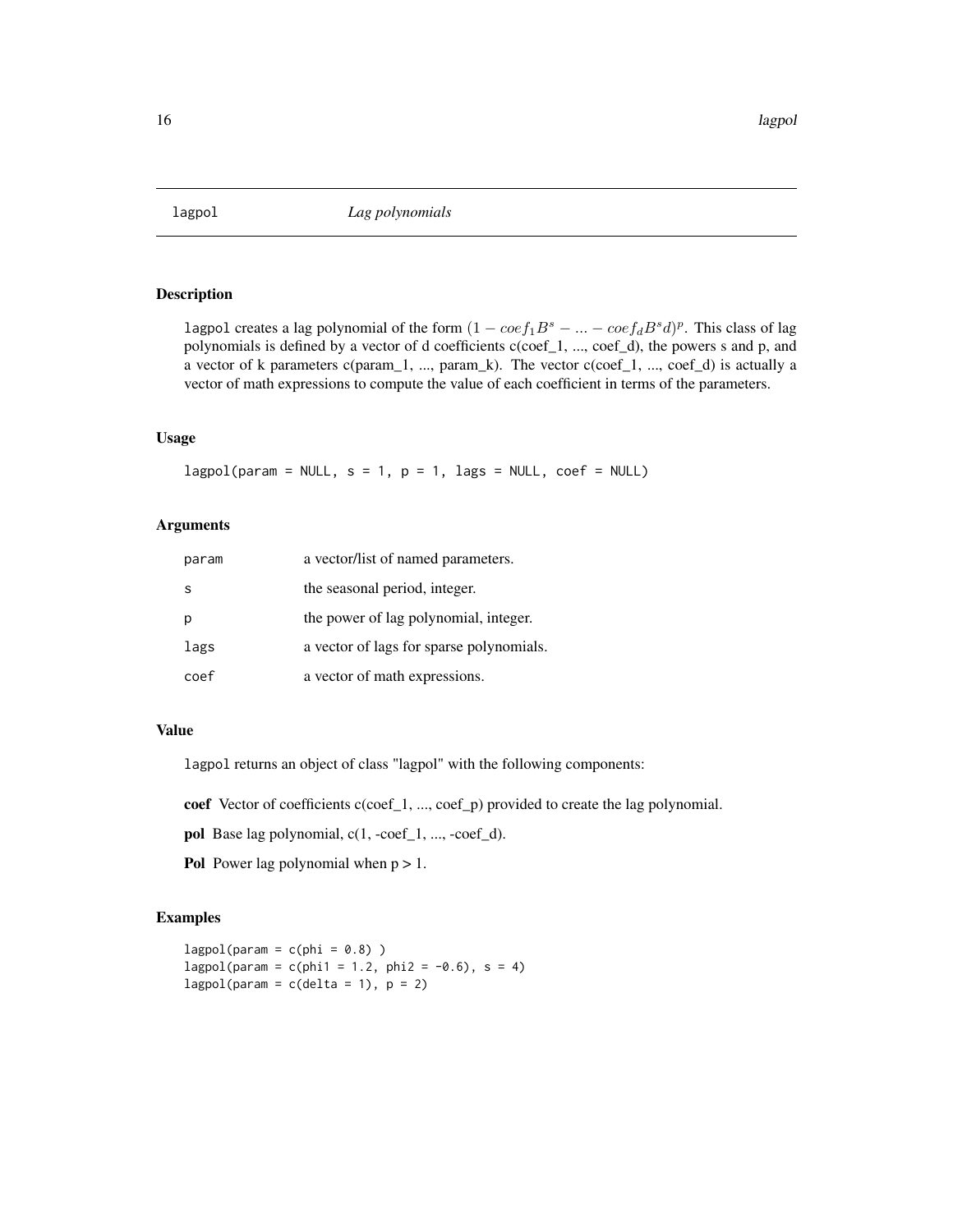<span id="page-16-0"></span>

logLik computes the exact or conditional log-likelihood of object of the class um.

# Usage

```
## S3 method for class 'um'
logLik(object, z = NULL, method = c("exact", "cond"), ...)
```
# Arguments

| object         | an object of class um. |
|----------------|------------------------|
| $\overline{z}$ | an object of class ts. |
| method         | exact or conditional.  |
|                | additional arguments.  |

#### Value

The exact or conditional log-likelihood.

| modify.tfm | Modifying a TF or an ARIMA model |  |
|------------|----------------------------------|--|
|------------|----------------------------------|--|

# Description

modify modifies an object of class um or tfm by adding and/or removing lag polynomials.

```
## S3 method for class 'tfm'
modify(mdl, ...)
modify(mdl, ...)
## S3 method for class 'um'
modify(
 mdl,
 ar = NULL,i = NULL,ma = NULL,mu = NULL,sig2 = NULL,
```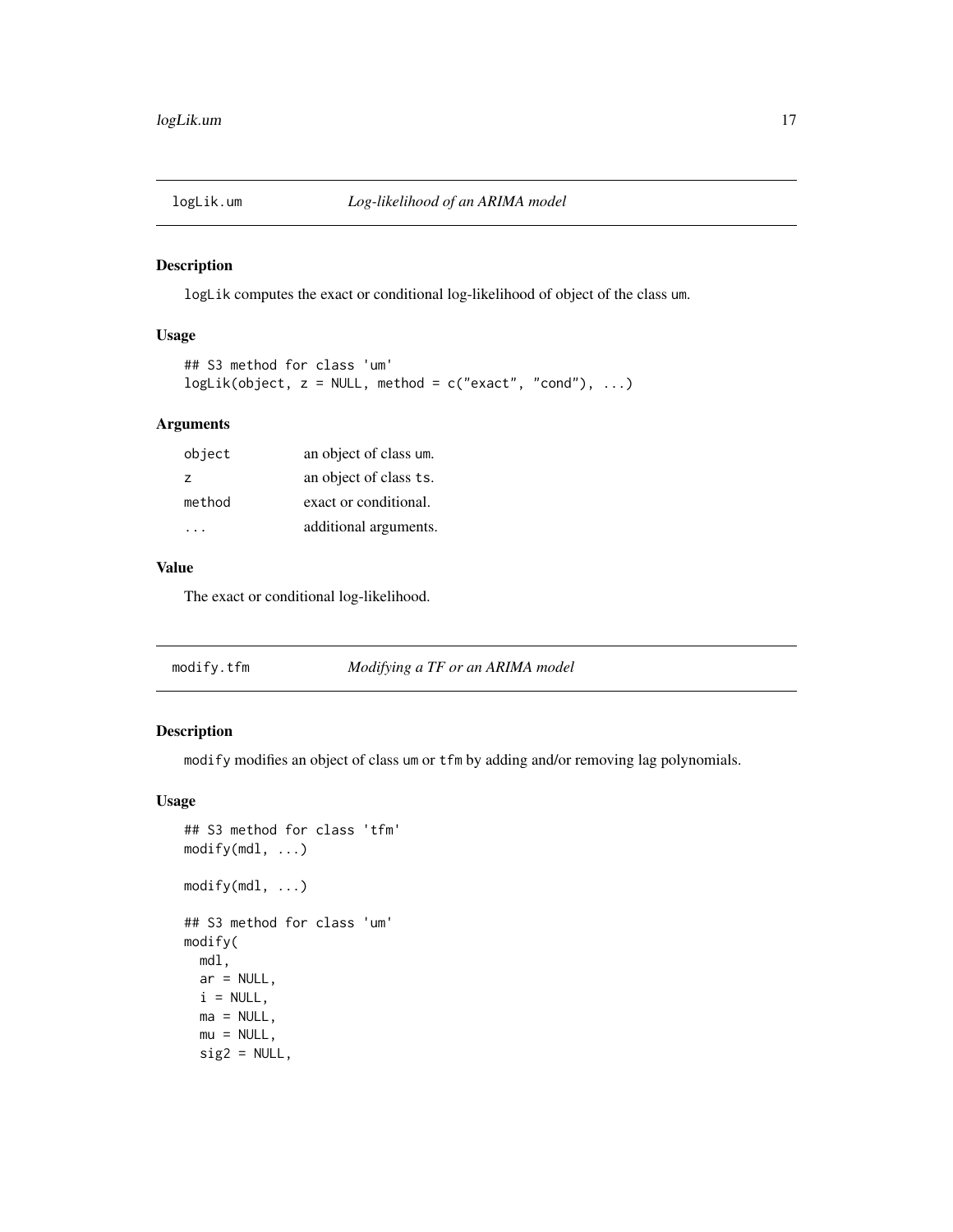18 nable

```
bc = NULL,fit = TRUE,...
\mathcal{L}
```
# Arguments

| md1  | an object of class um or tfm.             |
|------|-------------------------------------------|
|      | additional arguments.                     |
| ar   | list of stationary AR lag polynomials.    |
| i    | list of nonstationary AR (I) polynomials. |
| ma   | list of MA polynomials.                   |
| mu   | mean of the stationary time series.       |
| sig2 | variance of the error.                    |
| bc   | logical. If TRUE logs are taken.          |
| fit  | logical. If TRUE, model is fitted.        |

#### Value

An object of class um or um.

# Examples

um1 <- um(ar = "(1 - 0.8B)") um2 <- modify(um1, ar = list(0, "(1 - 0.9B)"), ma = "(1 - 0.5B)")

nabla *Unscramble I polynomial*

# Description

nabla multiplies the I polynomials of an object of the um class.

## Usage

nabla(um)

## S3 method for class 'um' nabla(um)

# Arguments

um an object of class um.

<span id="page-17-0"></span>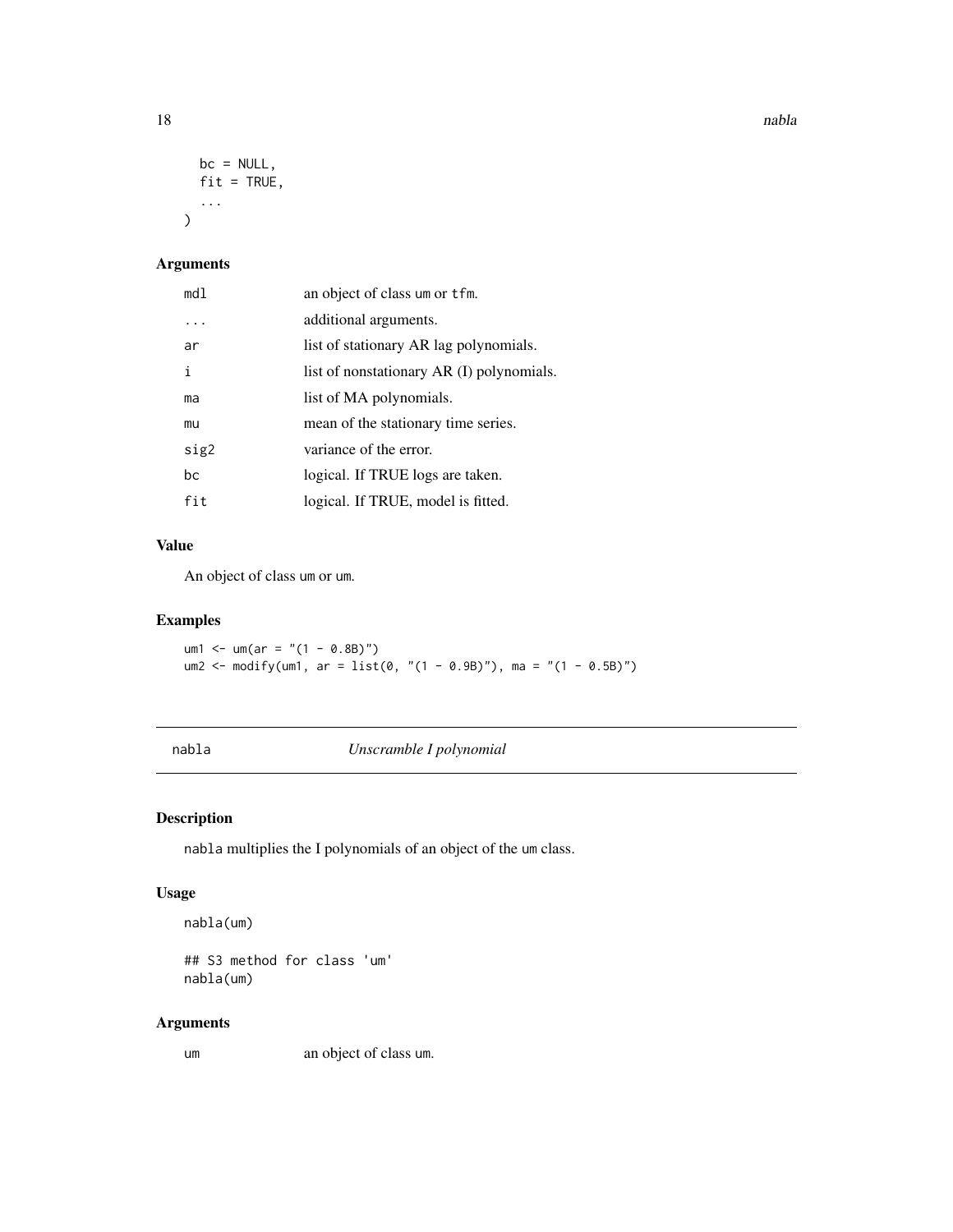<span id="page-18-0"></span>noise and the set of the set of the set of the set of the set of the set of the set of the set of the set of the set of the set of the set of the set of the set of the set of the set of the set of the set of the set of the

# Value

A numeric vector c(1,a1,...,ad)

# Note

This function returns the member variable um\$nabla.

# Examples

um1 <- um(i = "(1 - B)(1 - B^12)") nabla(um1)

# noise *Noise of a transfer function model*

# Description

noise computes the noise of a linear transfer function model.

# Usage

noise(tfm, ...) ## S3 method for class 'tfm'  $noise(tfm, y = NULL, diff = TRUE, exp = FALSE, ...)$ 

# Arguments

| tfm     | an object of the class tfm.                                                                               |
|---------|-----------------------------------------------------------------------------------------------------------|
| $\cdot$ | additional arguments.                                                                                     |
| У       | output of the TF model if it is different to that of the tfm object.                                      |
| diff    | logical. If TRUE, the noise is differenced with the "i" operator of the univariate<br>model of the noise. |
| exp     | logical. If TRUE, the antilog transformation is applied.                                                  |

# Value

A "ts" object.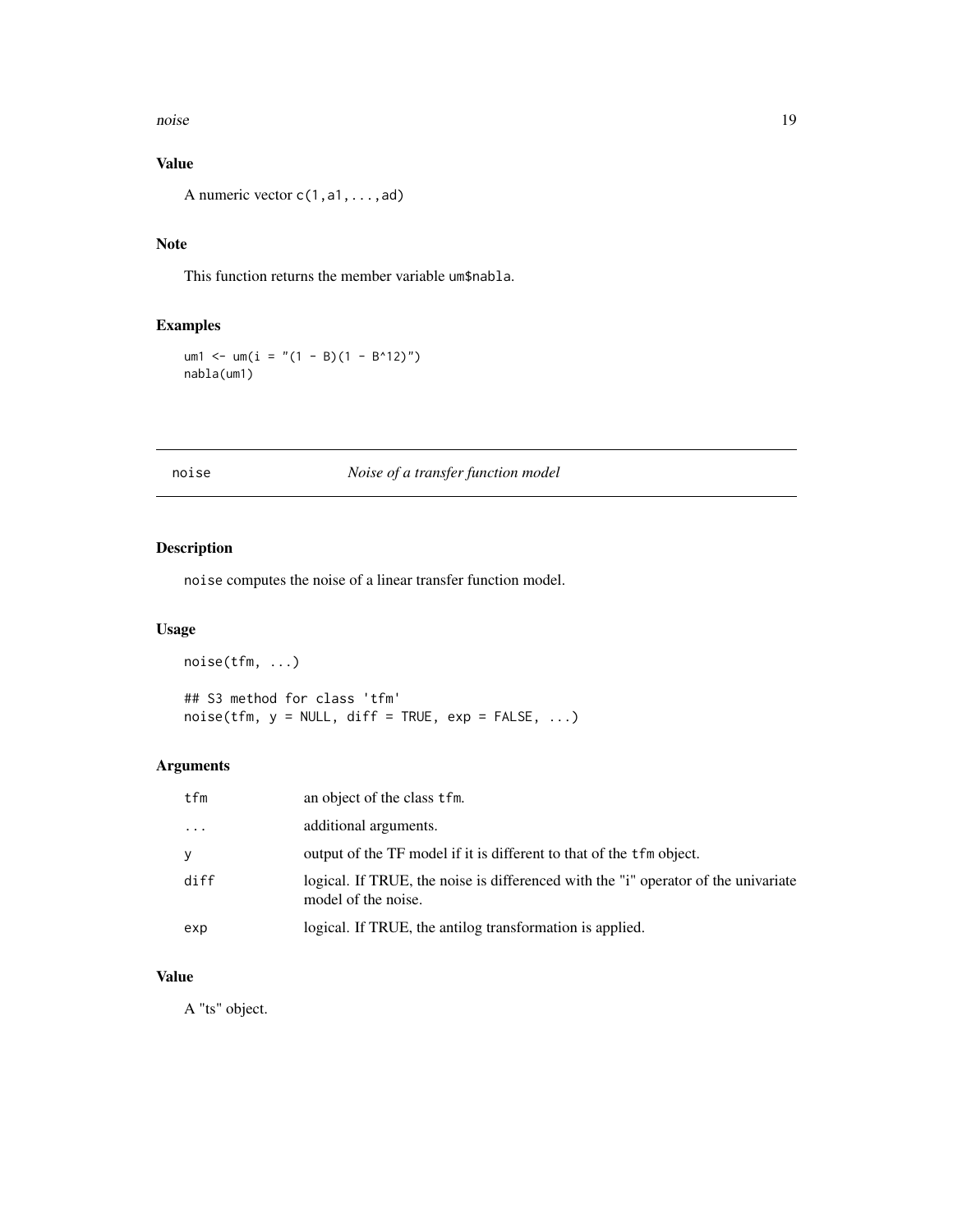<span id="page-19-0"></span>outlierDates *Outlier dates*

#### Description

outlierDates shows the indeces and dates of outliers.

#### Usage

outlierDates(x, c = 3)

# Arguments

| an ts object.                                                            |
|--------------------------------------------------------------------------|
| critical value to determine whether or not an observation is an outlier. |

#### Value

A table with the indices, dates and z-scores of the outliers.

#### Description

outliers performs a detection of four types of anomalies (AO, TC, LS and IO) in a time series described by an ARIMA model. If the dates of the outliers are unknown, an iterative detection process like that proposed by Chen and Liu (1993) is conducted.

```
## S3 method for class 'tfm'
outliers(
 mdl,
 y = NULL,
  dates = NULL,
  c = 3,
  calendar = FALSE,
  easter = FALSE,
 n.ahead = NULL,
  p.value = 1,
  ...
\mathcal{L}outliers(mdl, ...)
```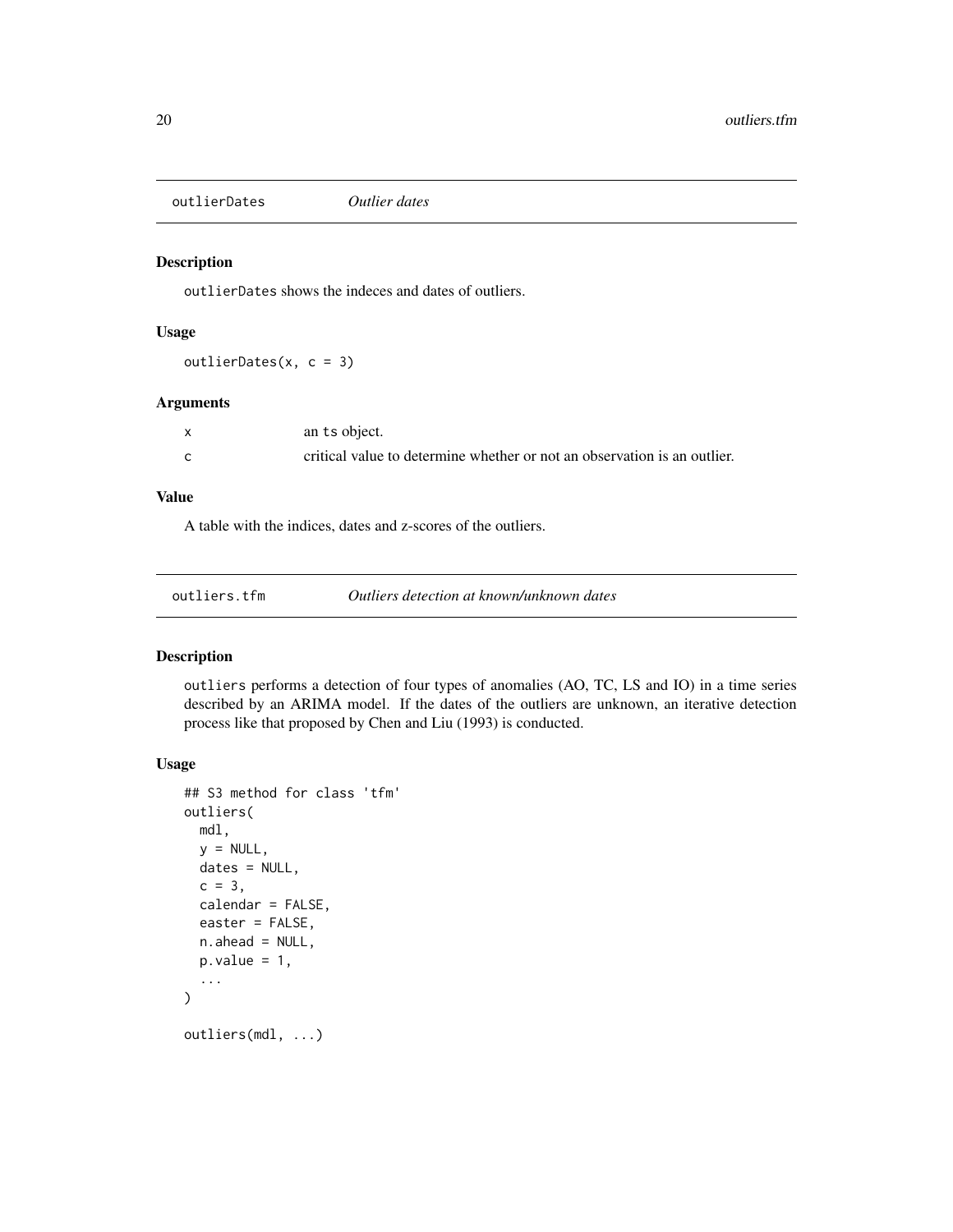#### <span id="page-20-0"></span>outliers.tfm 21

```
## S3 method for class 'um'
outliers(
  mdl,
  z = NULL,dates = NULL,
  c = 3,calendar = FALSE,
  easter = FALSE,
  n.ahead = 0,
  p.value = 1,
  ...
\mathcal{L}
```
# Arguments

| md1      | an object of class um or tfm.                                                                                                                                              |
|----------|----------------------------------------------------------------------------------------------------------------------------------------------------------------------------|
| y        | an object of class ts                                                                                                                                                      |
| dates    | a list of dates $c$ (year, season). If dates $=$ NULL, an iterative detection process is<br>conducted.                                                                     |
| C        | a positive constant to compare the z-ratio of the effect of an observation and<br>decide whether or not it is an outlier. This argument is only used when dates =<br>NULL. |
| calendar | logical; if true, calendar effects are also estimated.                                                                                                                     |
| easter   | logical; if true, Easter effect is also estimated.                                                                                                                         |
| n.ahead  | a positive integer to extend the sample period of the intervation variables with<br>n ahead observations, which could be necessary to forecast the output.                 |
| p.value  | estimates with a p-value greater than p value are omitted.                                                                                                                 |
|          | additional arguments.                                                                                                                                                      |
| z        | a time series.                                                                                                                                                             |

# Value

an object of class "[tfm](#page-39-1)" or a table.

# Examples

```
Y <- rsales
um1 <- um(Y, i = list(1, c(1, 12)), ma = list(1, c(1, 12)), bc = TRUE)
outliers(um1)
```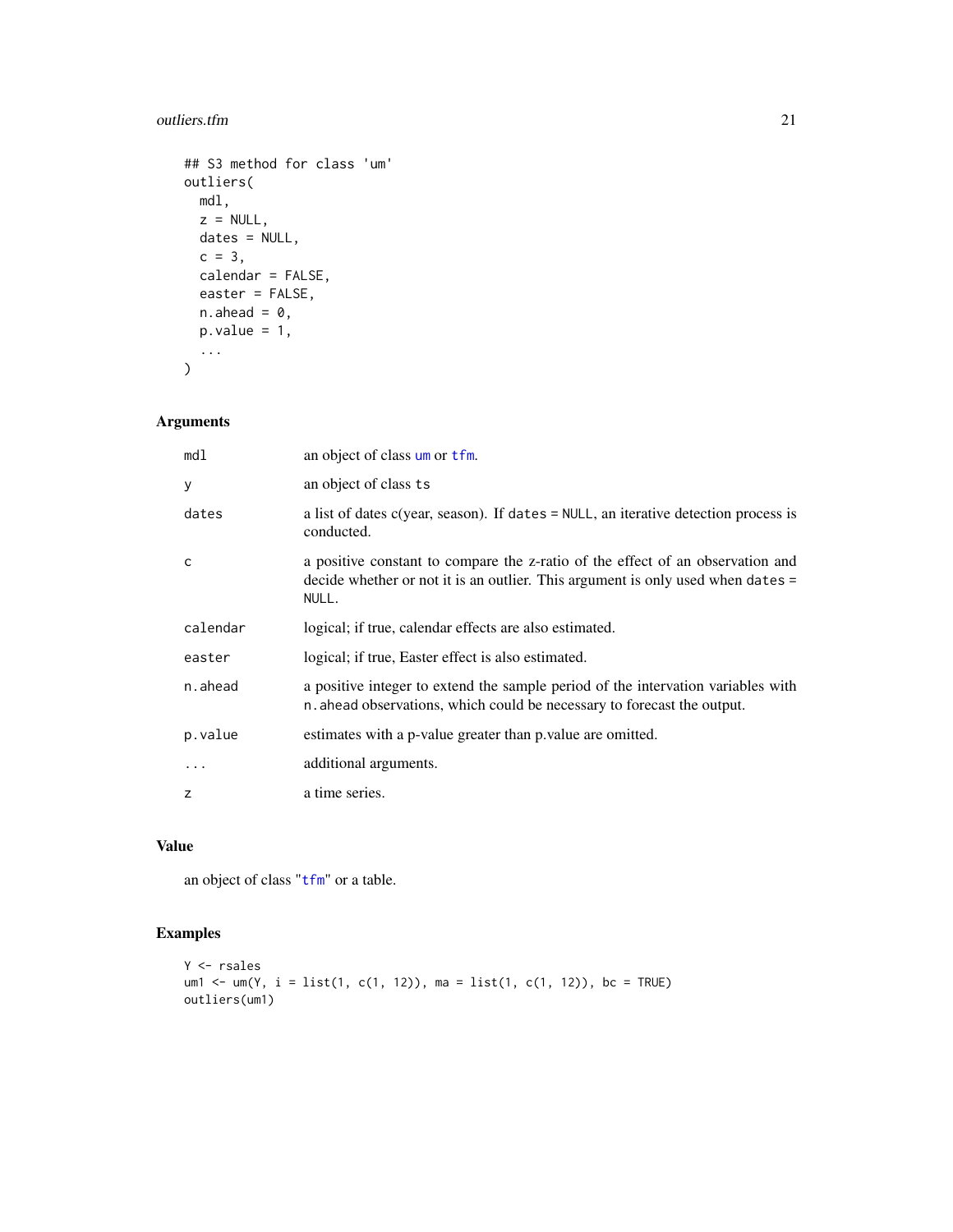<span id="page-21-0"></span>

output filters the input using the transfer function.

#### Usage

output.tf(tf)

# Arguments

tf an object of the S3 class "tf".

#### Value

A "ts" object

#### pccf *Prewhitened cross correlation function*

# Description

pccf displays cross correlation function between input and output after prewhitening both through a univariate model.

```
pccf(
 x,
 y,
 um.x = NULL,um.y = NULL,lag.max = NULL,plot = TRUE,
 main = NULL,nu.weights = FALSE,
  ...
)
```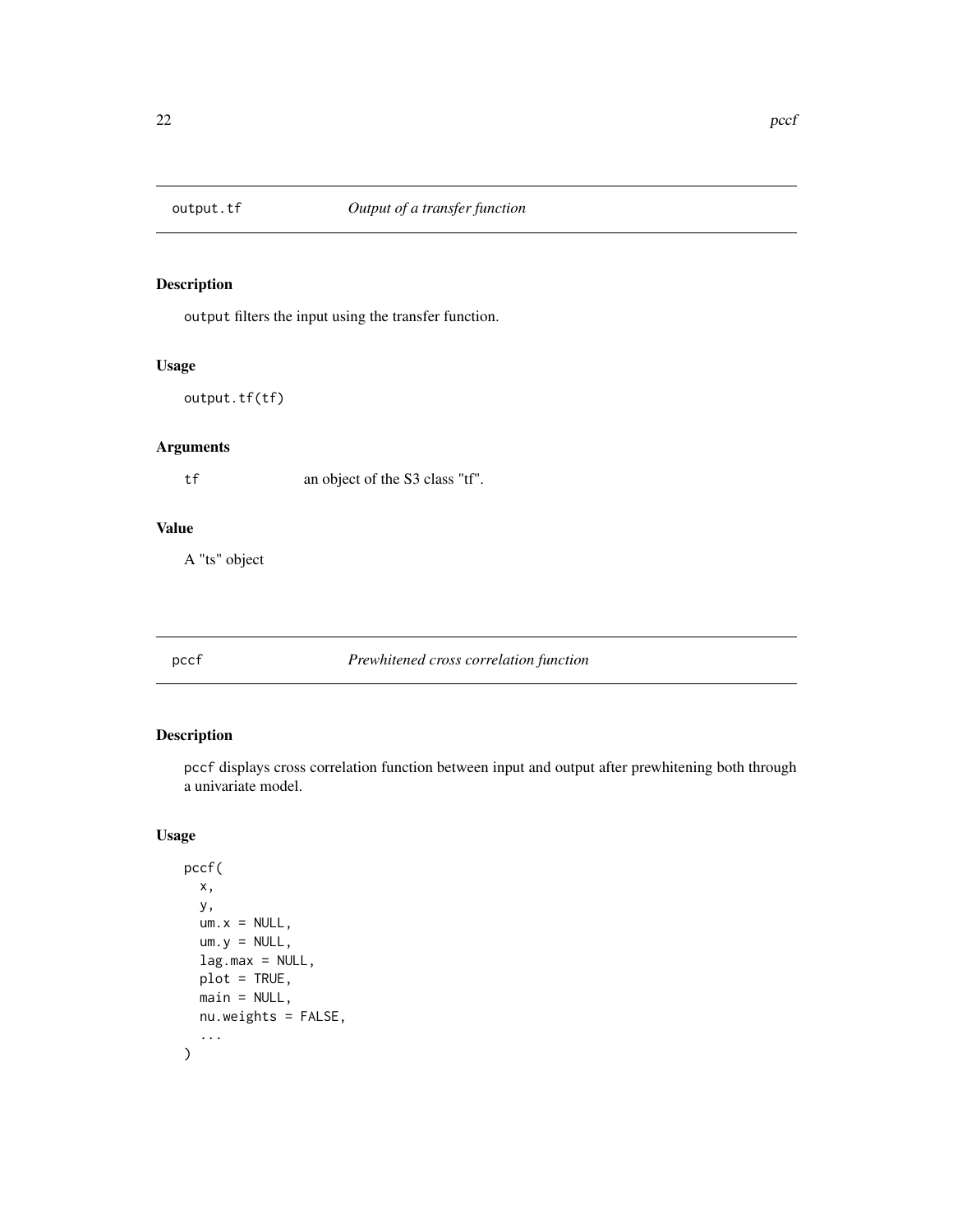<span id="page-22-0"></span>phi 23

#### Arguments

| $\mathsf{x}$ | input, a 'ts' object or a numeric vector.                                                        |
|--------------|--------------------------------------------------------------------------------------------------|
| У            | output, a 'ts' object or a numeric vector.                                                       |
| um.x         | univariate model for input.                                                                      |
| um. v        | univariate model for output.                                                                     |
| lag.max      | number of lags, integer.                                                                         |
| plot         | logical value to indicate if the ccf graph must be graphed or computed.                          |
| main         | title of the graph.                                                                              |
| nu.weights   | logical. If TRUE the coefficients of the IRF are computed instead of the cross-<br>correlations. |
| .            | additional arguments.                                                                            |

#### Value

The estimated cross correlations are displayed in a graph or returned into a numeric vector.

# phi *Unscramble AR polynomial*

# Description

phi multiplies the AR polynomials of an object of the um class.

#### Usage

phi(um)

## S3 method for class 'um' phi(um)

# Arguments

um an object of class um.

#### Value

A numeric vector c(1,a1,...,ad)

#### Note

This function returns the member variable um\$phi.

# Examples

um1 <- um(ar = "(1 - 0.8B)(1 - 0.5B)") phi(um1)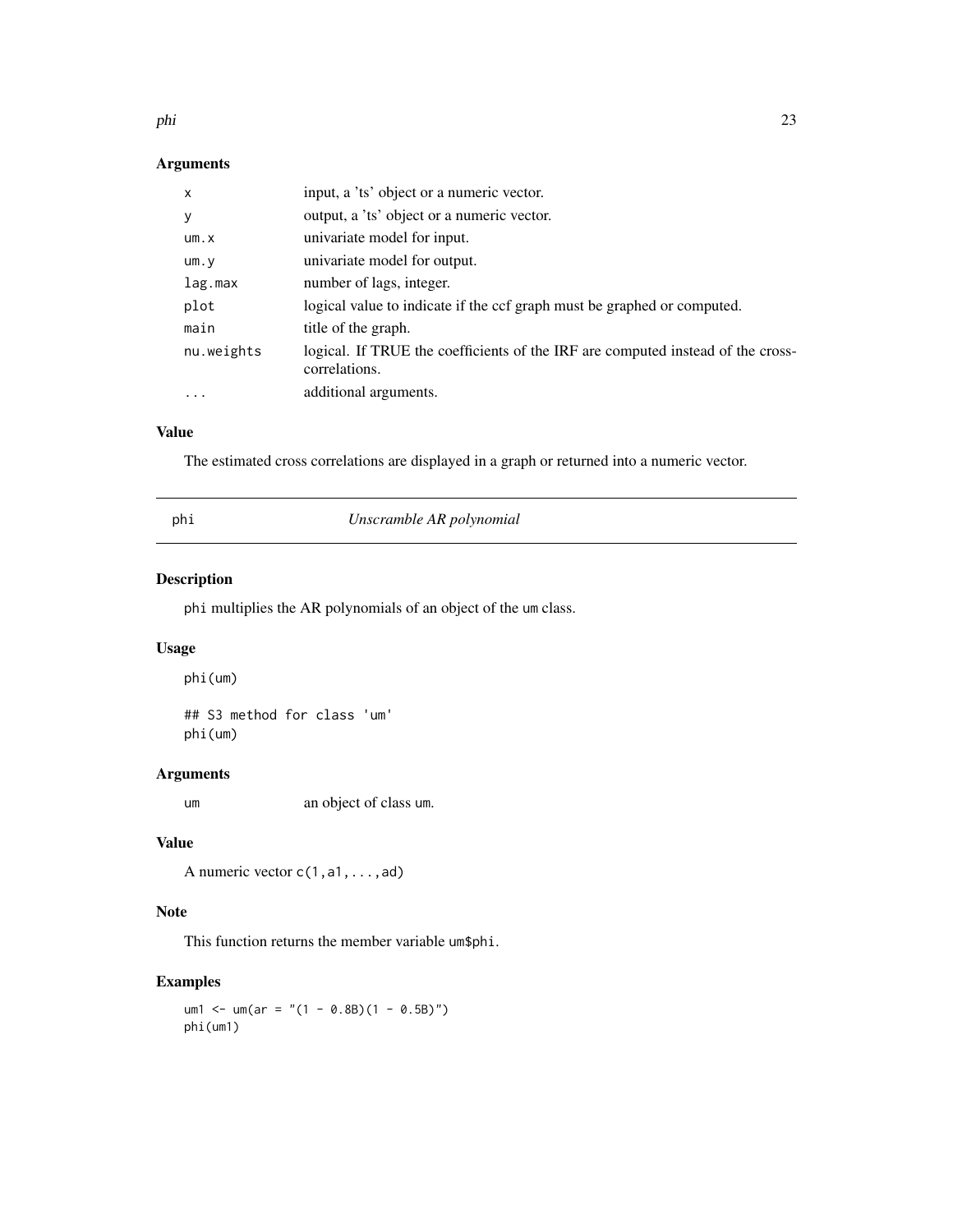<span id="page-23-0"></span>

pi.weights computes the pi-weights of an AR(I)MA model.

#### Usage

```
pi.weights(um, ...)
## S3 method for class 'um'
pi.weights(um, lag.max = 10, var.pi = FALSE, ...)
```
# Arguments

| um        | an object of class um.                                               |
|-----------|----------------------------------------------------------------------|
| $\ddotsc$ | additional arguments.                                                |
| lag.max   | largest AR(Inf) coefficient required.                                |
| var.pi    | logical. If TRUE (FALSE), the I polynomials is considered (ignored). |

# Value

A numeric vector.

#### Examples

```
um1 <- um(i = "(1 - B)(1 - B^12)", ma = "(1 - 0.8B)(1 - 0.8B^12)")
pi.weights(um1, var.pi = TRUE)
```

| predict.tfm | Forecasting with transfer function models |
|-------------|-------------------------------------------|
|-------------|-------------------------------------------|

# Description

predict computes point and interval predictions for a time series based on a tfm object.

```
## S3 method for class 'tfm'
predict(object, y = NULL, ori = NULL, n. ahead = NULL, level = 0.95, ...)
```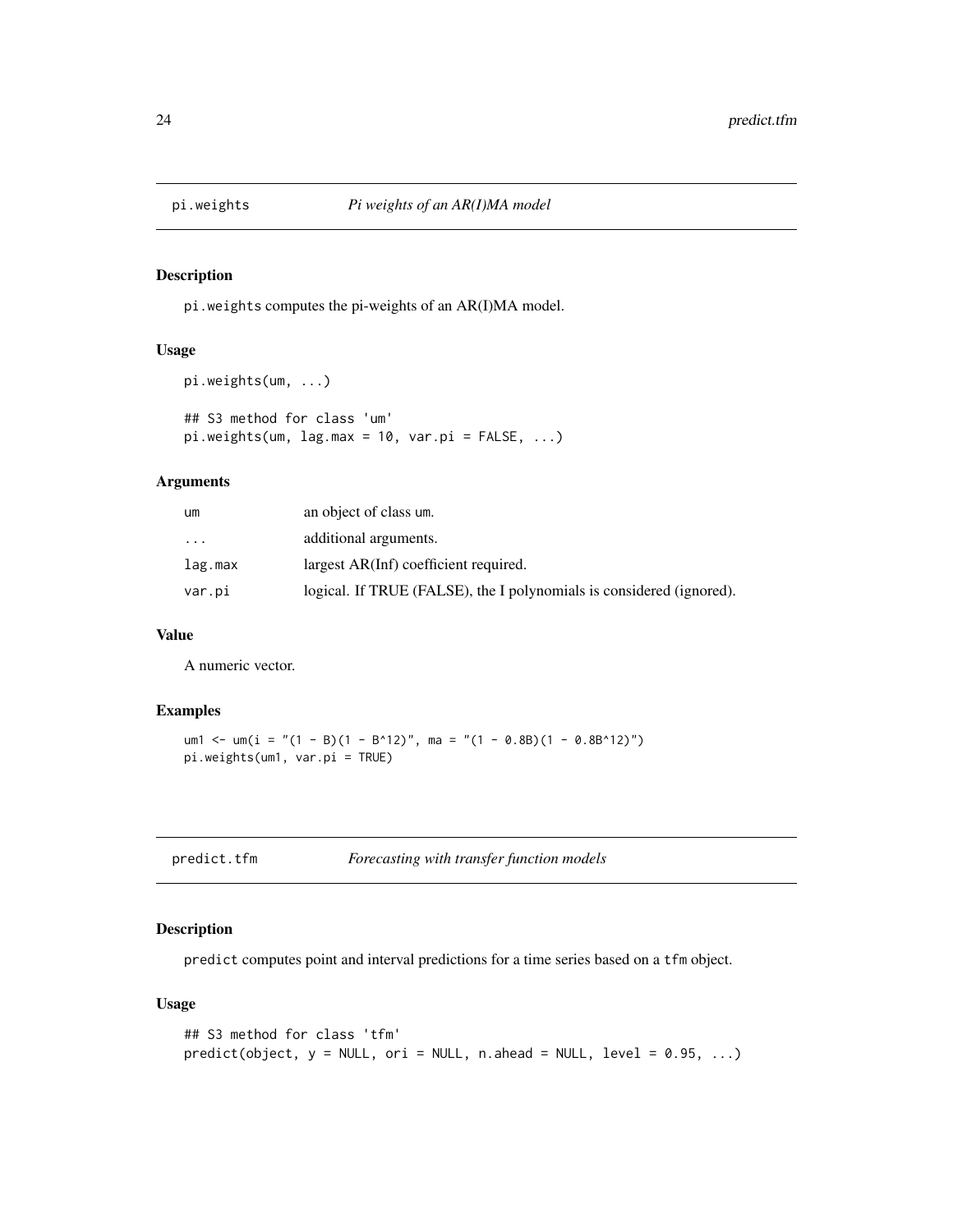# <span id="page-24-0"></span>predict.um 25

#### Arguments

| object  | an object of class um.                                            |
|---------|-------------------------------------------------------------------|
|         | an object of class ts.                                            |
| ori     | the origin of prediction. By default, it is the last observation. |
| n.ahead | number of steps ahead.                                            |
| level   | confidence level.                                                 |
|         | additional arguments.                                             |

predict.um *Forecasts from an ARIMA model*

# Description

predict computes point and interval predictions for a time series from models of class [um](#page-42-1).

# Usage

```
## S3 method for class 'um'
predict(object, z = NULL, ori = NULL, n. ahead = 1, level = 0.95, ...)
```
# Arguments

| object  | an object of class um.                                            |
|---------|-------------------------------------------------------------------|
| z       | an object of class ts.                                            |
| ori     | the origin of prediction. By default, it is the last observation. |
| n.ahead | number of steps ahead.                                            |
| level   | confidence level.                                                 |
|         | additional arguments.                                             |

# Value

An object of class "[tfm](#page-39-1)".

# Examples

```
Z <- AirPassengers
um1 <- um(Z, i = list(1, c(1, 12)), ma = list(1, c(1, 12)), bc = TRUE)
p <- predict(um1, n.ahead = 12)
p
plot(p, n.back = 60)
```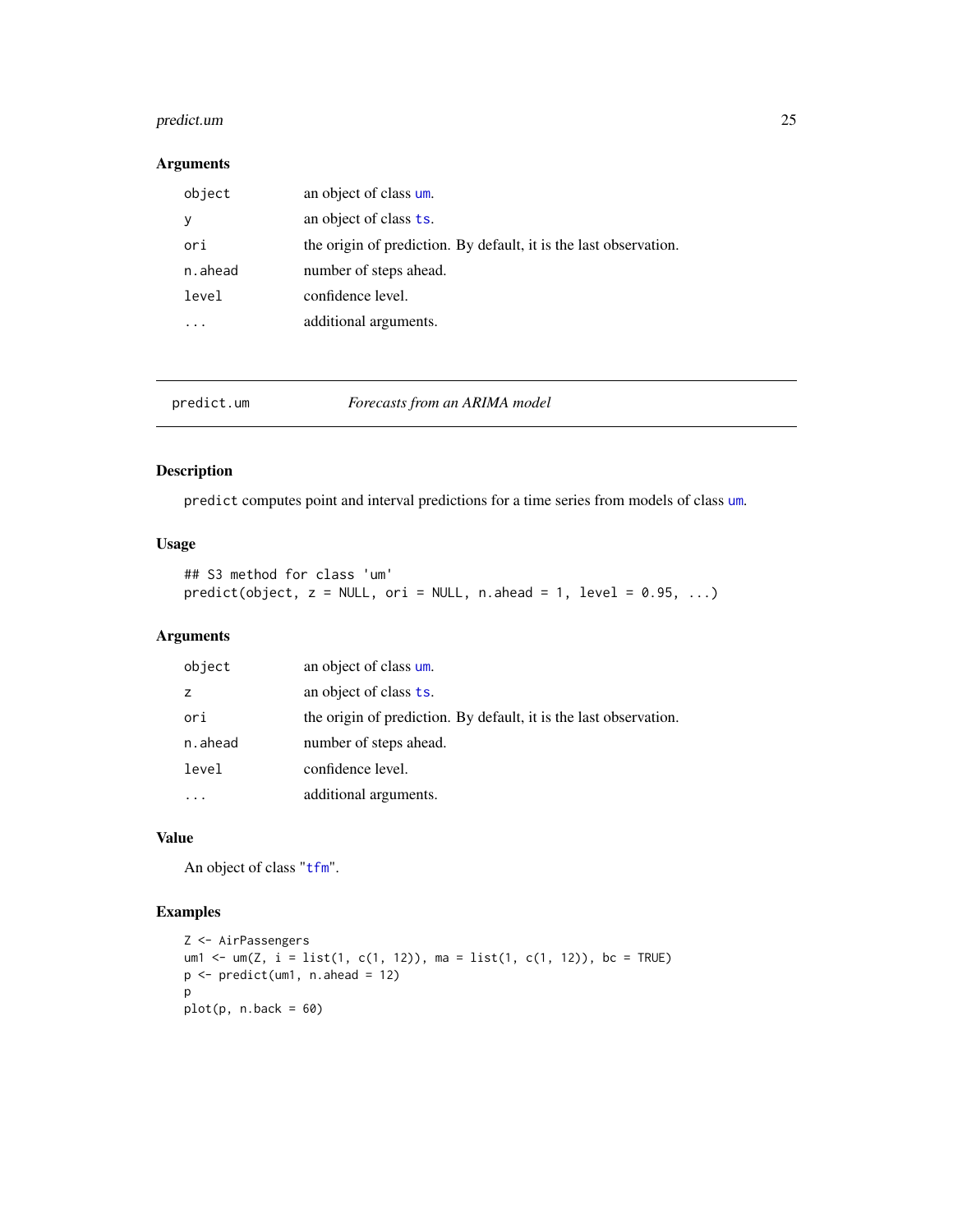<span id="page-25-0"></span>

Print numeric vector as a lagpol object

# Usage

printLagpol(pol, digits = 2)

# Arguments

| pol    | numeric vectors with the coefficients of a normalized polynomial. |
|--------|-------------------------------------------------------------------|
| digits | number of decimals.                                               |

printLagpolList *Print a list of lagpol objects*

# Description

Print a list of lagpol objects

# Usage

```
printLagpolList(llp, digits = 2)
```
# Arguments

| 11p    | a list of lagpol objects. |
|--------|---------------------------|
| digits | number of decimals.       |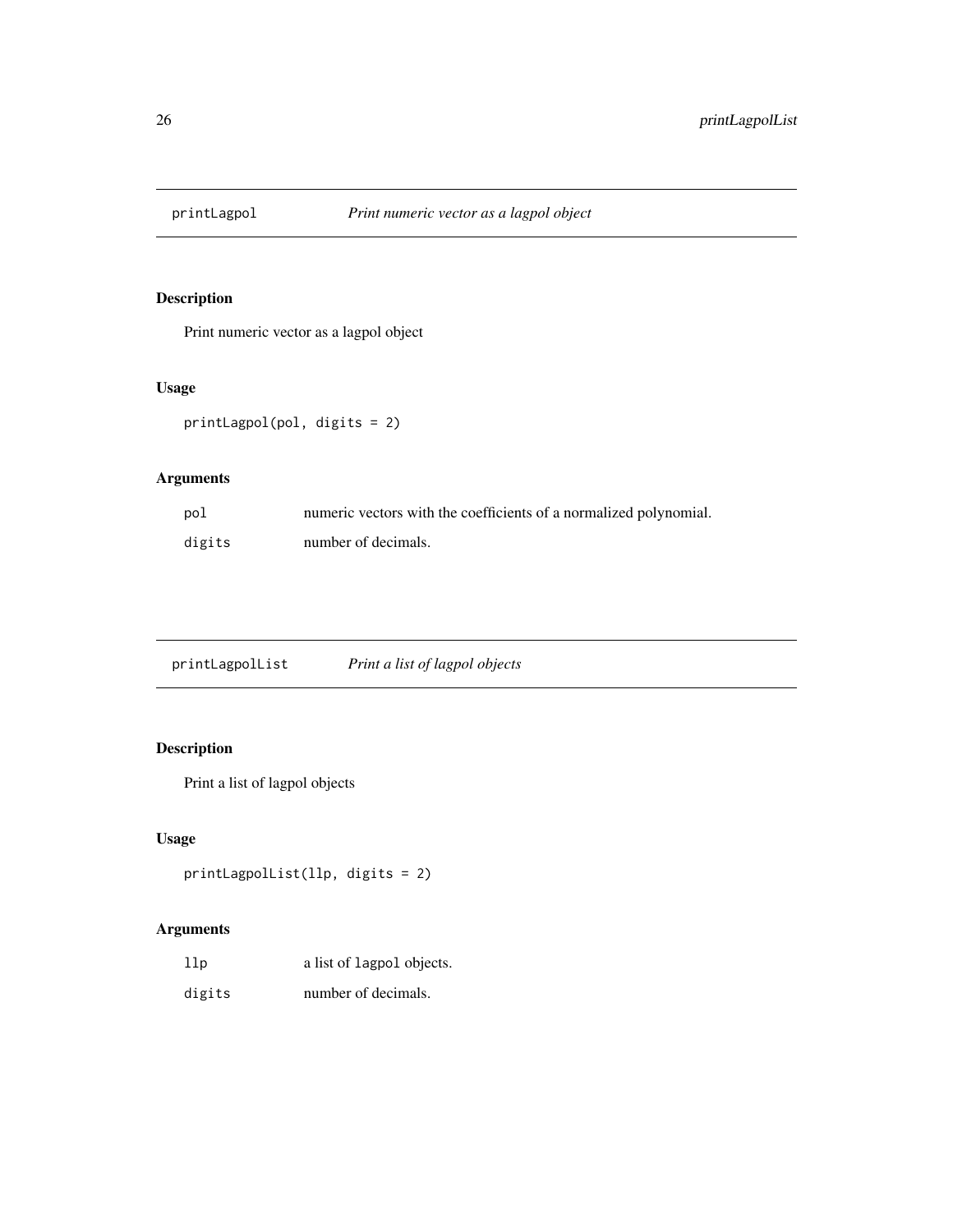<span id="page-26-0"></span>

psi computes the psi-weights of an AR(I)MA model.

#### Usage

```
psi.weights(um, ...)
## S3 method for class 'um'
psi.weights(um, lag.max = 10, var.psi = FALSE, ...)
```
# Arguments

| um        | an object of class um.                                                       |
|-----------|------------------------------------------------------------------------------|
| $\ddotsc$ | additional arguments.                                                        |
| lag.max   | Largest MA(Inf) coefficient required.                                        |
| var.psi   | logical. If TRUE the I polynomials is also inverted. If FALSE it is ignored. |

# Value

A numeric vector.

#### Examples

```
um1 <- um(i = "(1 - B)(1 - B^12)", ma = "(1 - 0.8B)(1 - 0.8B^12)")
psi.weights(um1)
psi.weights(um1, var.psi = TRUE)
```
residuals.tfm *Residuals of a transfer function model*

#### Description

residuals computes the exact or conditional residuals of a TF model.

```
## S3 method for class 'tfm'
residuals(object, y = NULL, method = c("exact", "cond"), ...)
```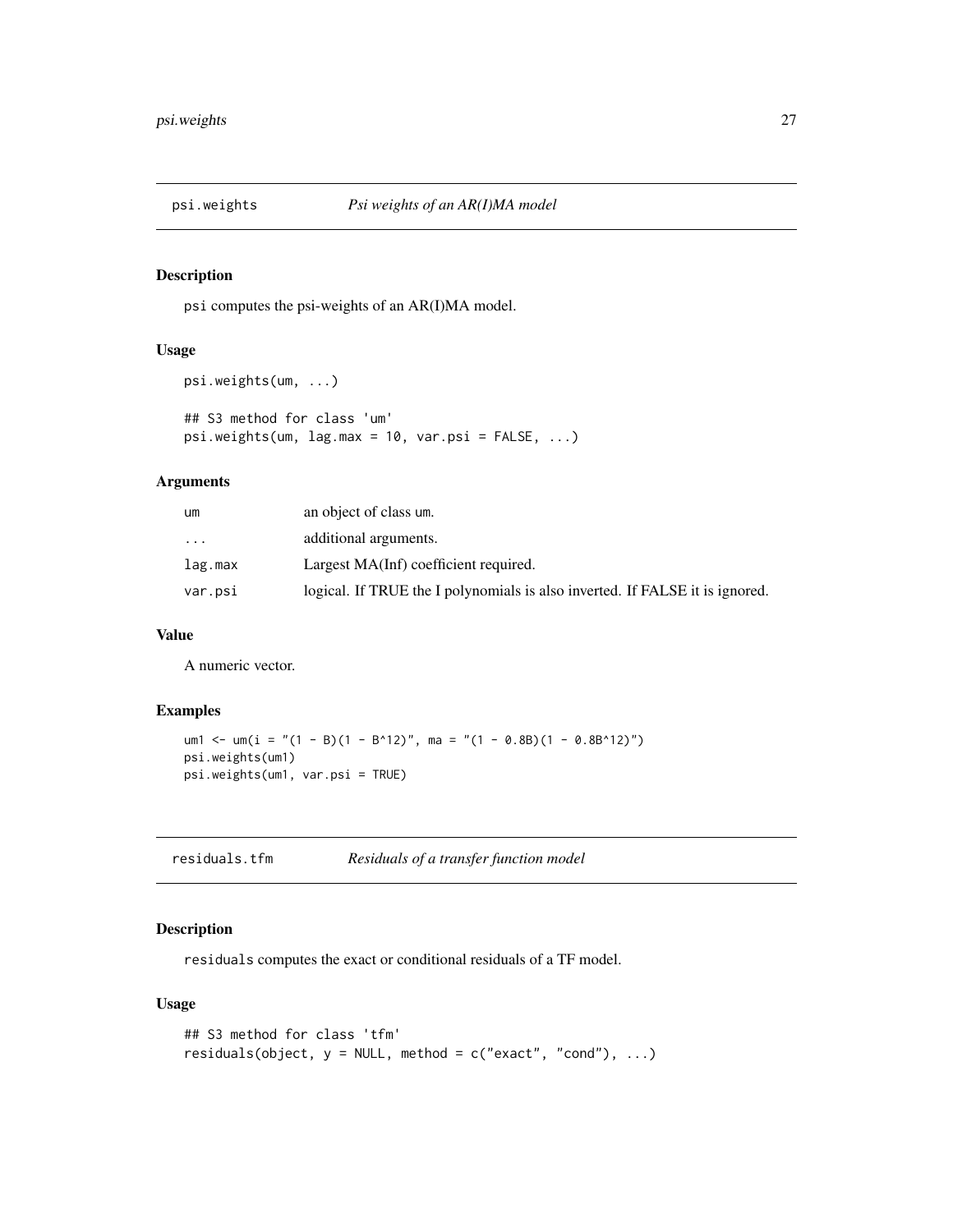# Arguments

| object   | a tfm object.                                                                                 |
|----------|-----------------------------------------------------------------------------------------------|
| <b>V</b> | output of the TF model (if it is different to that of the "tfm" object).                      |
| method   | a character string specifying the method to compute the residuals, exact or con-<br>ditional. |
| $\cdots$ | additional arguments.                                                                         |

# Value

A "ts" object.

residuals.um *Residuals of the ARIMA model*

# Description

residuals computes the exact or conditional residuals.

# Usage

```
## S3 method for class 'um'
residuals(object, z = NULL, method = c("exact", "cond"), ...)
```
# Arguments

| object         | an object of class um.       |
|----------------|------------------------------|
| $\overline{z}$ | an object of class ts.       |
| method         | exact/conditional residuals. |
|                | additional arguments.        |

# Value

An object of class um.

# Examples

```
z <- AirPassengers
airl <- um(z, i = list(1, c(1, 12)), ma = list(1, c(1, 12)), bc = TRUE)r <- residuals(airl)
summary(r)
```
<span id="page-27-0"></span>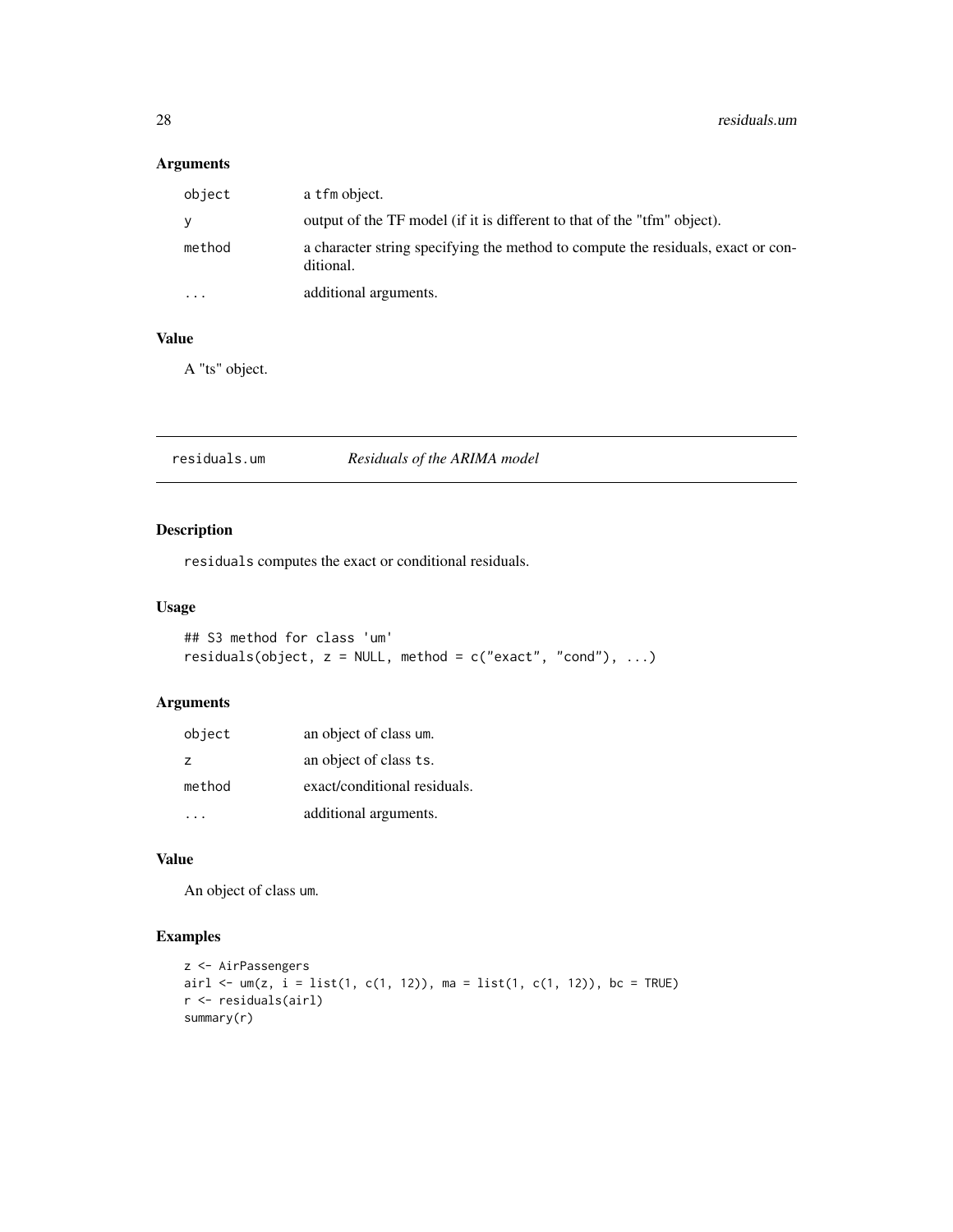<span id="page-28-0"></span>

roots compute the roots of the AR, I, MA lag polynomials an ARIMA model.

#### Usage

```
roots(x, \ldots)## S3 method for class 'um'
roots(x, opr = c("arma", "ar", "ma", "i", "arima"), ...)
```
# Arguments

| x        | an object of class um.                                 |
|----------|--------------------------------------------------------|
| $\cdots$ | additional arguments.                                  |
| opr      | character that indicates which operators are selected. |

#### Value

List of matrices with the roots of each single polynomial.

#### Examples

um1 <- um(ar = "(1 - 0.8B)(1 - 0.8B^12)") roots(um1)

roots.lagpol *Roots of a lag polynomial*

#### Description

roots.lagpol computes the roots of a lag polynomial.

```
## S3 method for class 'lagpol'
roots(x, table = TRUE, \dots)
## Default S3 method:
roots(x, \ldots)
```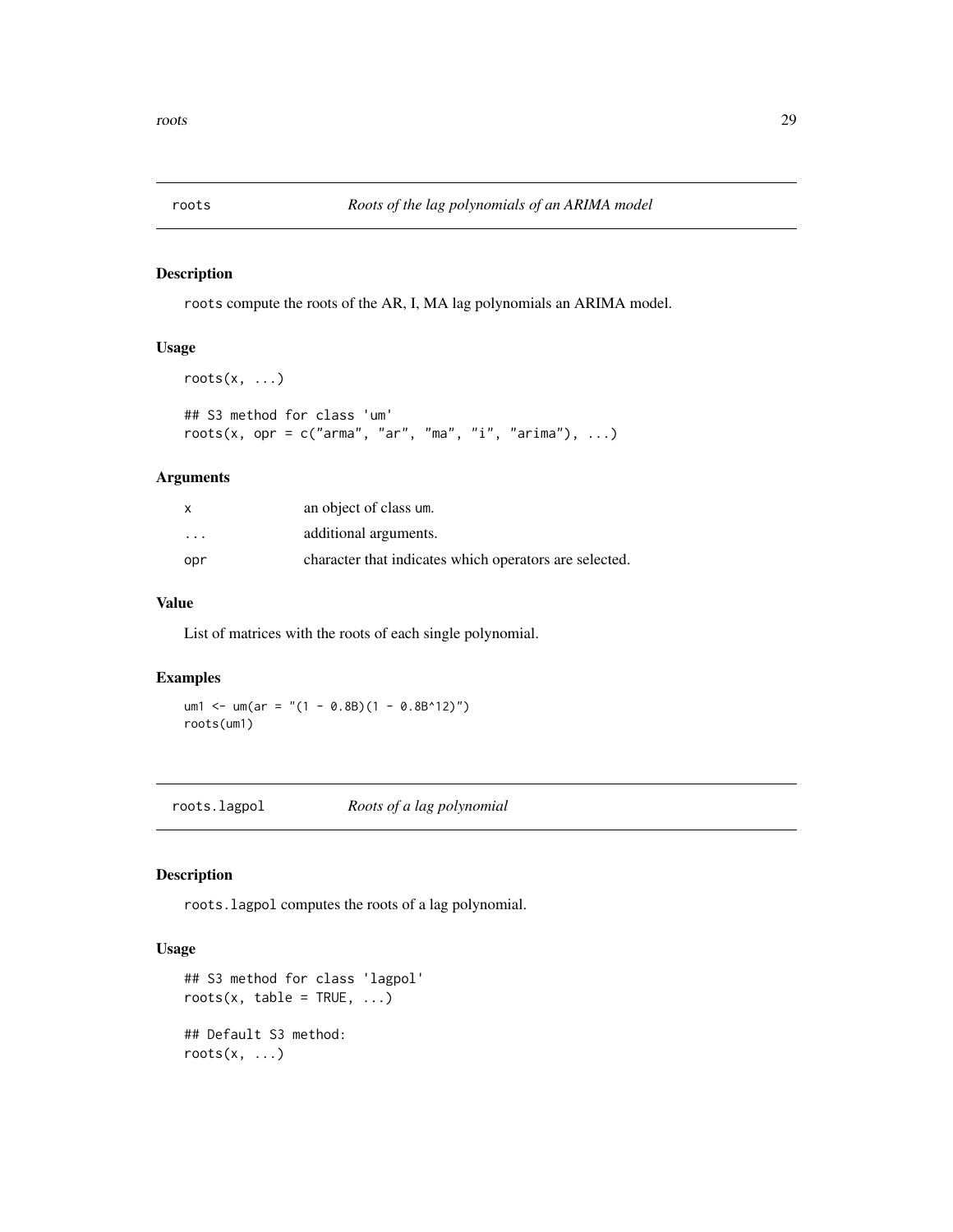<span id="page-29-0"></span>30 rsales

#### Arguments

| X        | an object of class lagpol.                                                                                                                         |
|----------|----------------------------------------------------------------------------------------------------------------------------------------------------|
| table    | logical. If TRUE, it returns a five columns table showing the real and imaginary<br>parts, the modulus, the frequency and the period of each root. |
| $\cdots$ | additional arguments.                                                                                                                              |

#### Value

A vector or a table.

# Examples

roots(c(1, 1.2, -0.8))

| ×<br>٠ |  |
|--------|--|

Retail Sales of Variety Stores (U.S. Bureau of the Census)

# Description

156 monthly observations from January 1967 to December 1979.

#### Usage

rsales

# Format

An object of class ts of length 156.

#### Source

<https://www.census.gov/retail/mrts/mrtshist.html>

#### References

Chen, C. and Liu, L. (1993) Joint Estimation of Model Parameters and Outlier Effects in Time Series, Journal of the American Statistical Association, Vol. 88, No. 421, pp. 284-297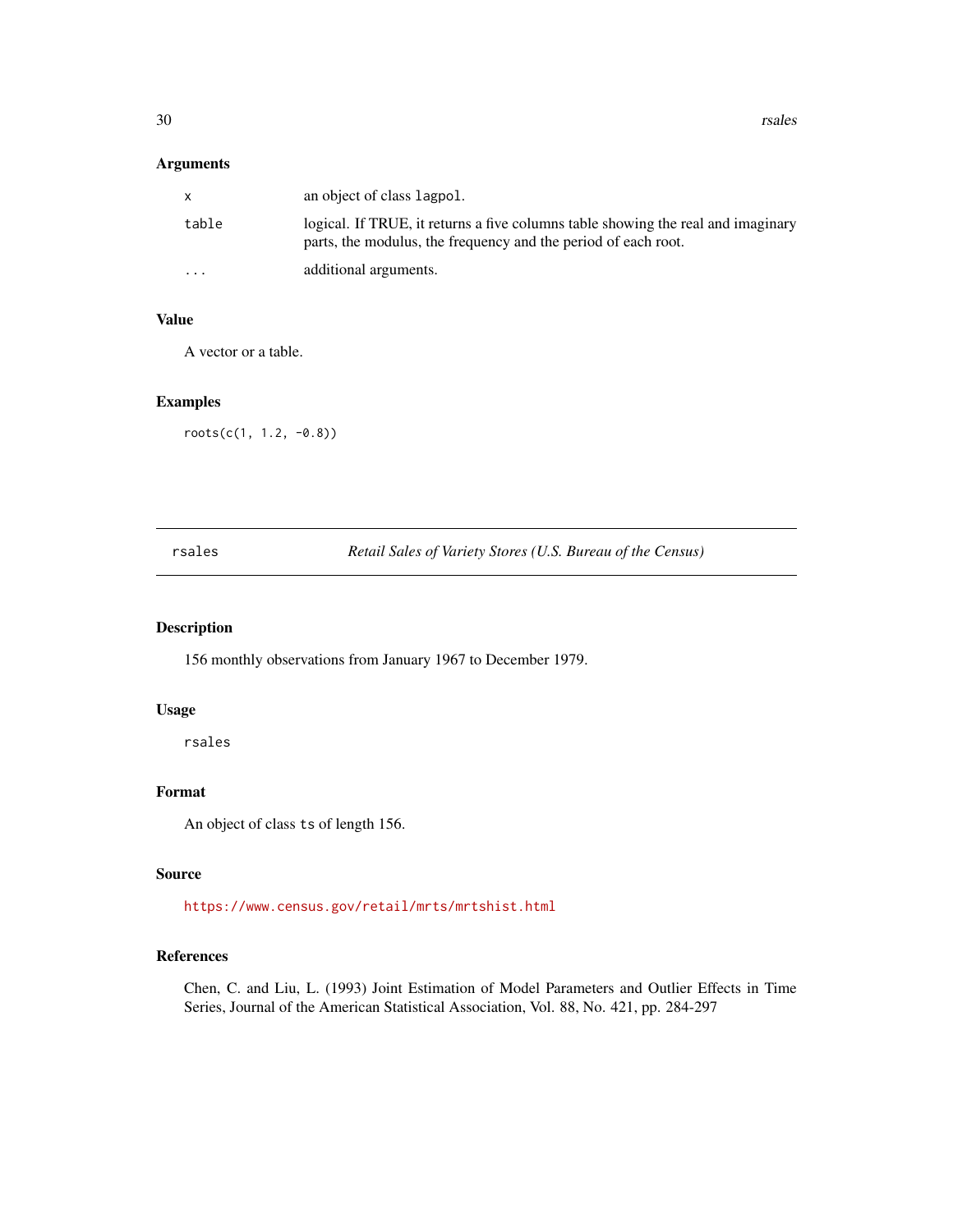<span id="page-30-0"></span>

seasadj removes the seasonal component of time series.

### Usage

```
seasadj(mdl, ...)
## S3 method for class 'um'
seasadj(mdl, z = NULL, method = c("mixed", "forecast", "backcast"), ...)
```
# Arguments

| mdl                     | an object of class um or tfm.                       |
|-------------------------|-----------------------------------------------------|
| $\cdot$ $\cdot$ $\cdot$ | additional arguments.                               |
| z                       | an object of class <b>ts</b> .                      |
| method                  | forward/backward forecasts or a mixture of the two. |

#### Value

seasadj returns a seasonal adjusted time series.

#### Examples

```
Y <- AirPassengers
um1 <- um(Y, bc = TRUE, i = list(1, c(1,12)), ma = list(1, c(1,12)))
Y <- seasadj(um1)
ide(Y)
```
seriesC *Series C Chemical Process Temperature Readings: Every Minute.*

# Description

226 observations.

# Usage

seriesC

#### Format

An object of class numeric of length 226.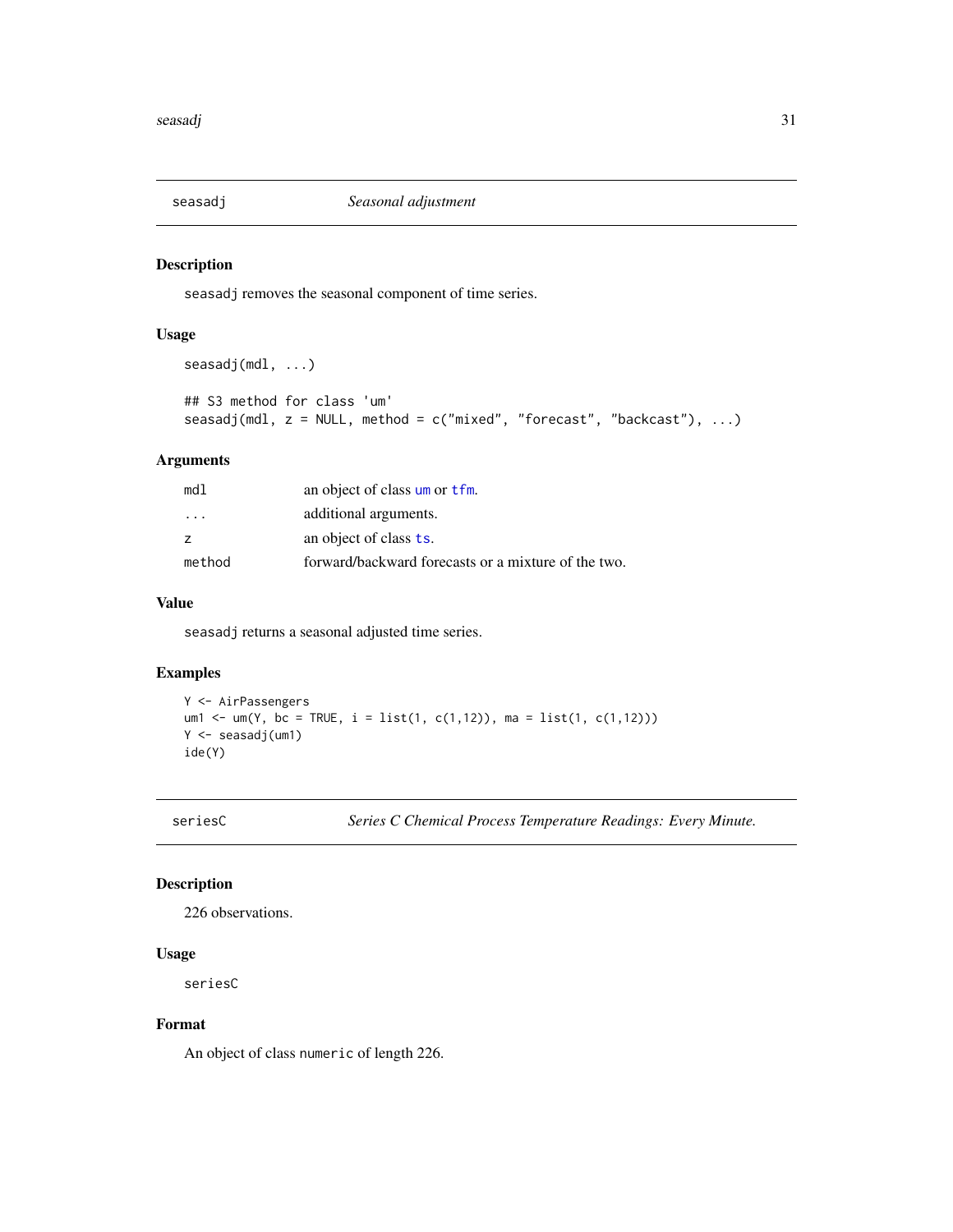# <span id="page-31-0"></span>Source

[ftp://ftp.wiley.com/public/sci\\_tech\\_med/times\\_series\\_example](ftp://ftp.wiley.com/public/sci_tech_med/times_series_example)

#### References

Box, G.E., Jenkins, G.M., Reinsel, G.C. and Ljung, G.M. (2015) Time Series Analysis: Forecasting and Control. John Wiley & Sons, Hoboken.

seriesJ *Gas furnace data*

#### Description

Sampling interval 9 seconds; observations for 296 pairs of data points.

#### Usage

seriesJ

#### Format

A object of class data.frame with 296 rows and 2 columns:

X 0.60-0.04 (input gas rate in cubir feet per minute.)

Y % CO2 in outlet gas.

#### Source

[ftp://ftp.wiley.com/public/sci\\_tech\\_med/times\\_series\\_example](ftp://ftp.wiley.com/public/sci_tech_med/times_series_example)

#### References

Box, G.E., Jenkins, G.M., Reinsel, G.C. and Ljung, G.M. (2015) Time Series Analysis: Forecasting and Control. John Wiley & Sons, Hoboken.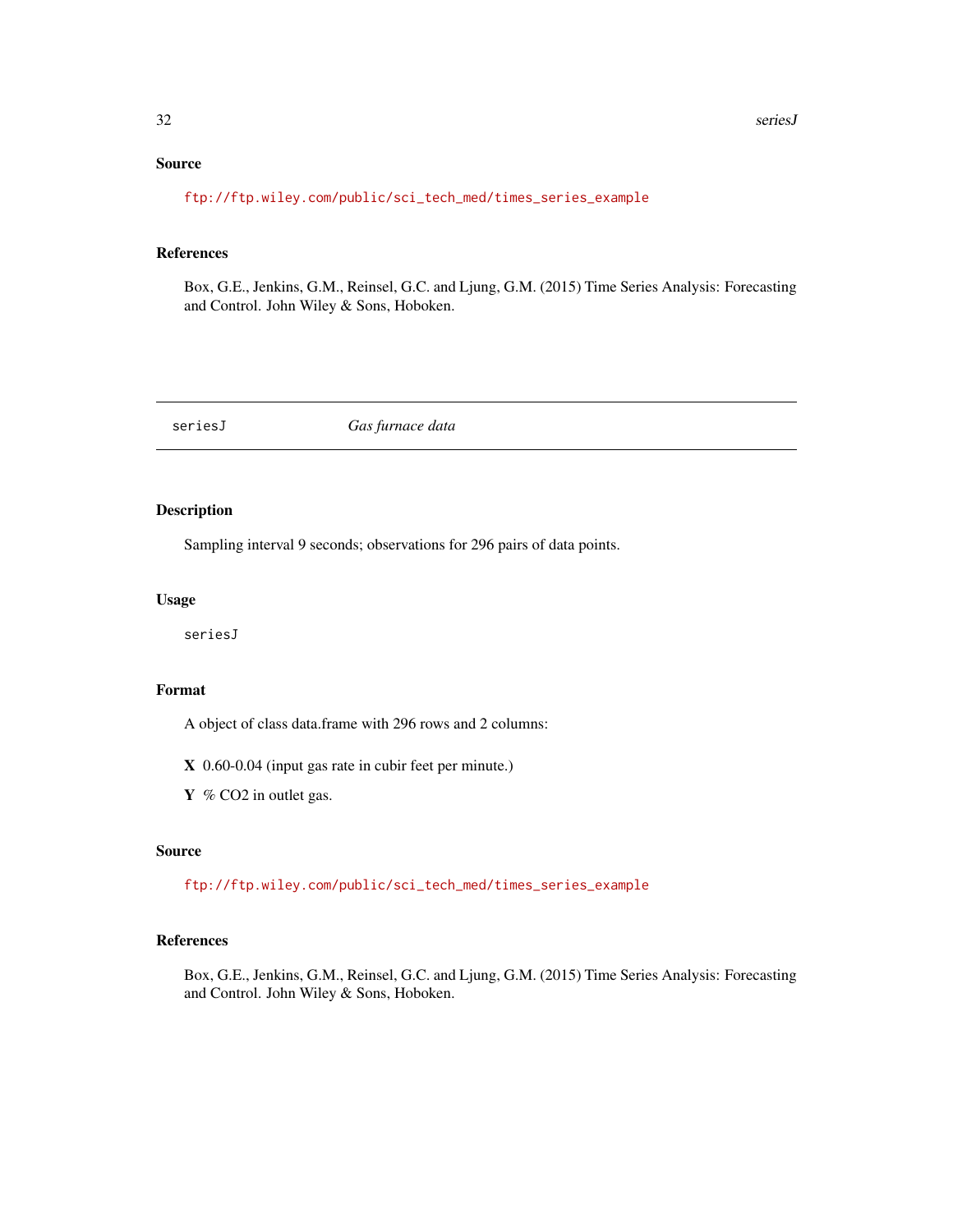<span id="page-32-0"></span>

setinputs adds new inputs into a transfer function model.

#### Usage

```
setinputs(tfm, ...)
## S3 method for class 'tfm'
setinputs(tfm, xreg = NULL, inputs = NULL, ...)
```
# Arguments

| tfm               | a tfm object.                                        |
|-------------------|------------------------------------------------------|
| $\cdot\cdot\cdot$ | further arguments to be passed to particular methods |
| xreg              | a matrix of inputs.                                  |
| inputs            | a list of the objects.                               |

#### Value

A tfm object.

| σ |     |
|---|-----|
| r | 161 |
|   |     |

#### signal *Signal component of a TF model*

# Description

signal extracts the signal of a TF model.

#### Usage

```
signal(mdl, ...)
```

```
## S3 method for class 'tfm'
signal(mdl, y = NULL, diff = TRUE, ...)
```
# Arguments

| md1      | an object of the class tfm.                                                                               |
|----------|-----------------------------------------------------------------------------------------------------------|
| $\cdots$ | additional arguments.                                                                                     |
| У        | output of the TF model if it is different to that of the tfm object.                                      |
| diff     | logical. If TRUE, the noise is differenced with the "i" operator of the univariate<br>model of the noise. |
|          |                                                                                                           |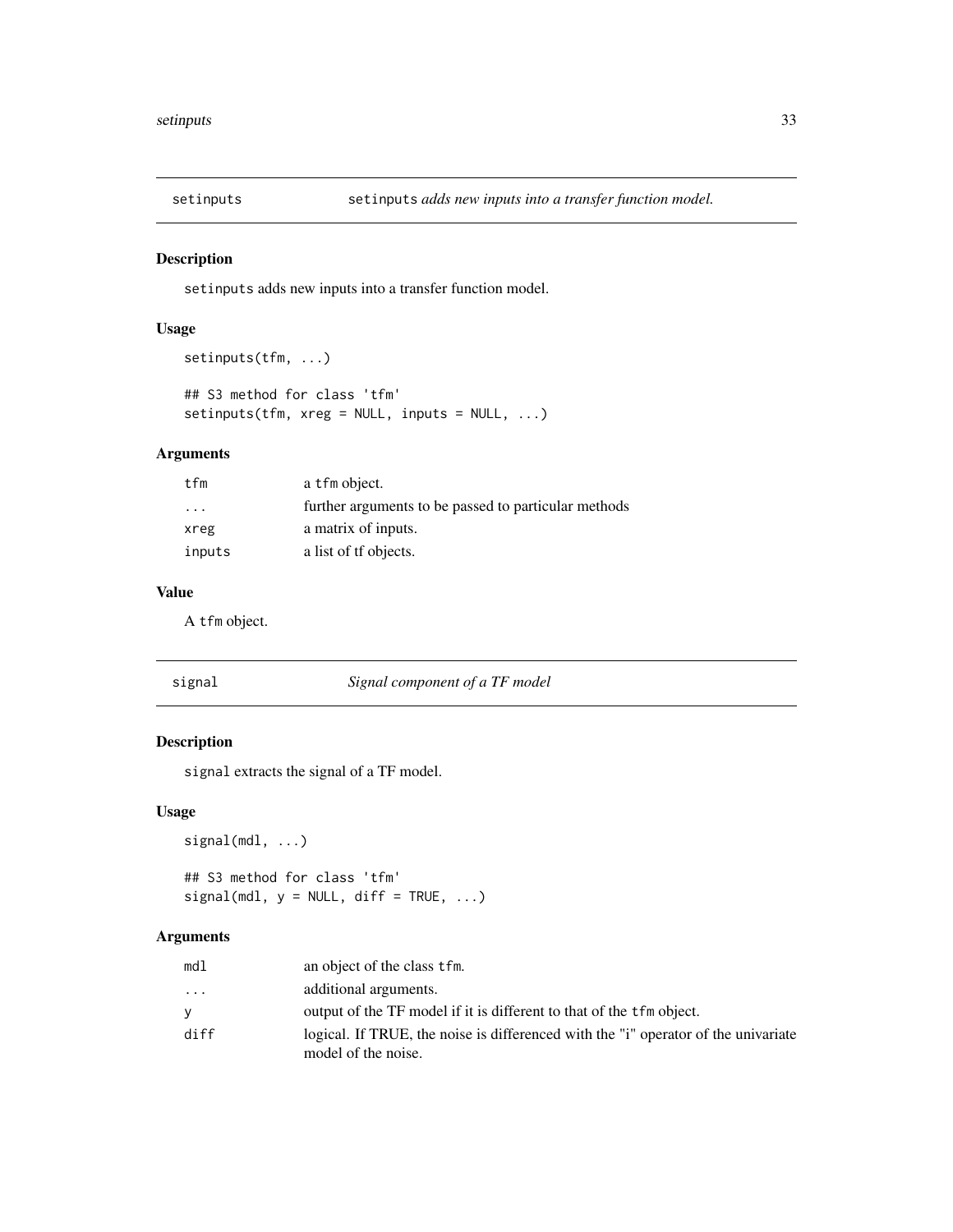# <span id="page-33-0"></span>Value

A "ts" object.

sim.tfm *Time series simulation form an ARIMA or TF model*

# Description

sim generates a random time series from an object of class um or tfm.

# Usage

```
## S3 method for class 'tfm'
sim(md1, n = 100, y0 = NULL, seed = NULL, ...)sim(mdl, \ldots)## S3 method for class 'um'
sim(md1, n = 100, z0 = NULL, seed = NULL, ...)
```
# Arguments

| md1  | an object of class um or tfm.                    |
|------|--------------------------------------------------|
| n    | number of observations.                          |
| y0   | initial conditions for the nonstationary series. |
| seed | an integer.                                      |
|      | additional arguments.                            |
| z0   | initial conditions for the nonstationary series. |

# Value

An object of class ts.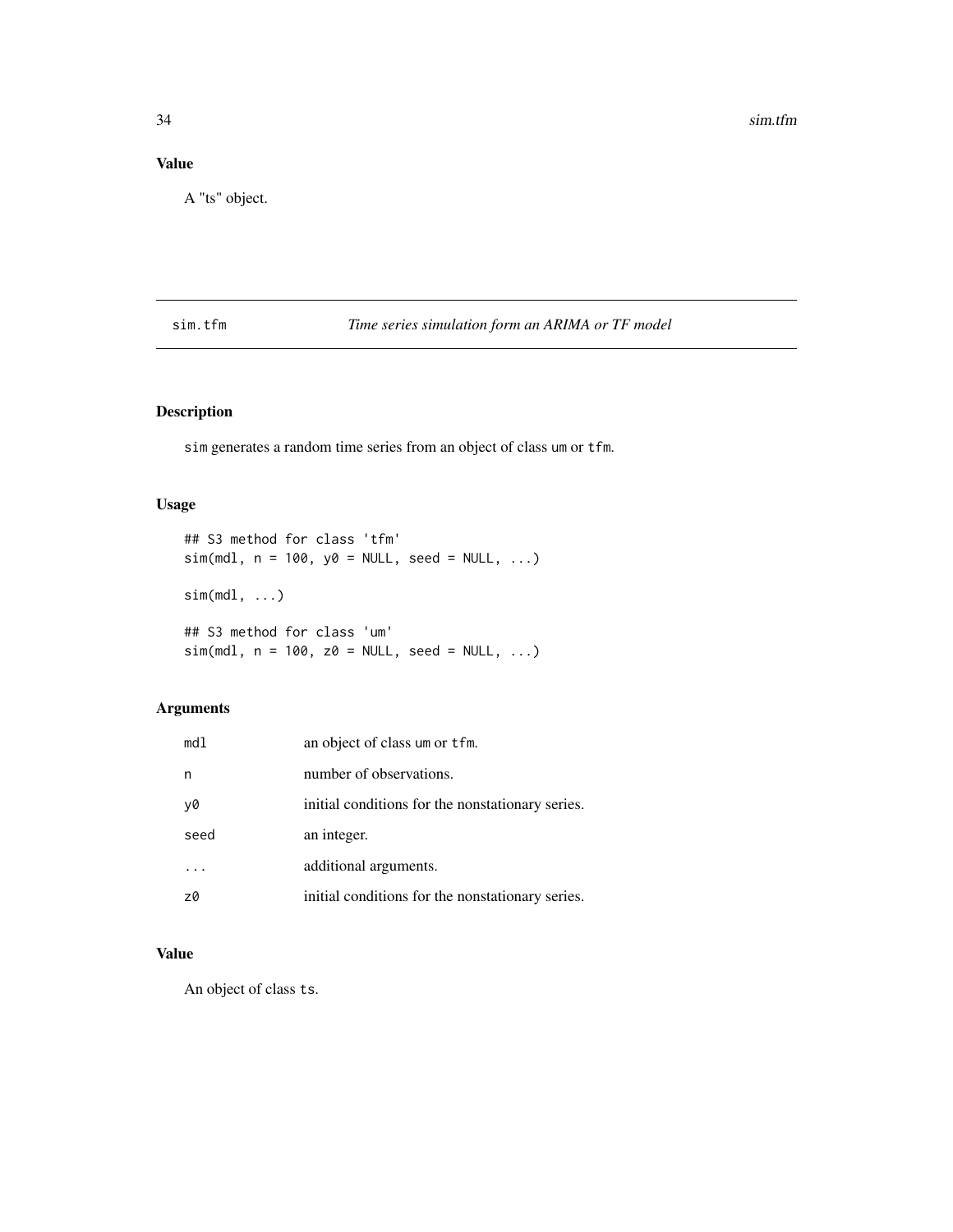<span id="page-34-0"></span>

spec computes the spectrum of an ARMA model.

#### Usage

```
spec(um, ...)
```

```
## S3 method for class 'um'
spec(num, n.freq = 501, ...)
```
# Arguments

| um     | an object of class um. |
|--------|------------------------|
| .      | additional parameters. |
| n.freg | number of frequencies. |

#### Value

A matrix with the frequencies and the power spectral densities.

#### Note

The I polynomial is ignored.

# Examples

```
um1 <- um(i = "(1 - B)(1 - B^12)", ma = "(1 - 0.8B)(1 - 0.8B^12)")
s \leq spec(um1, lag.max = 13)
```

|             | o      |  |
|-------------|--------|--|
| ×           |        |  |
| I<br>$\sim$ | $\sim$ |  |
|             |        |  |

std *Standardize time series*

# Description

std standardizes a time series.

#### Usage

std(x)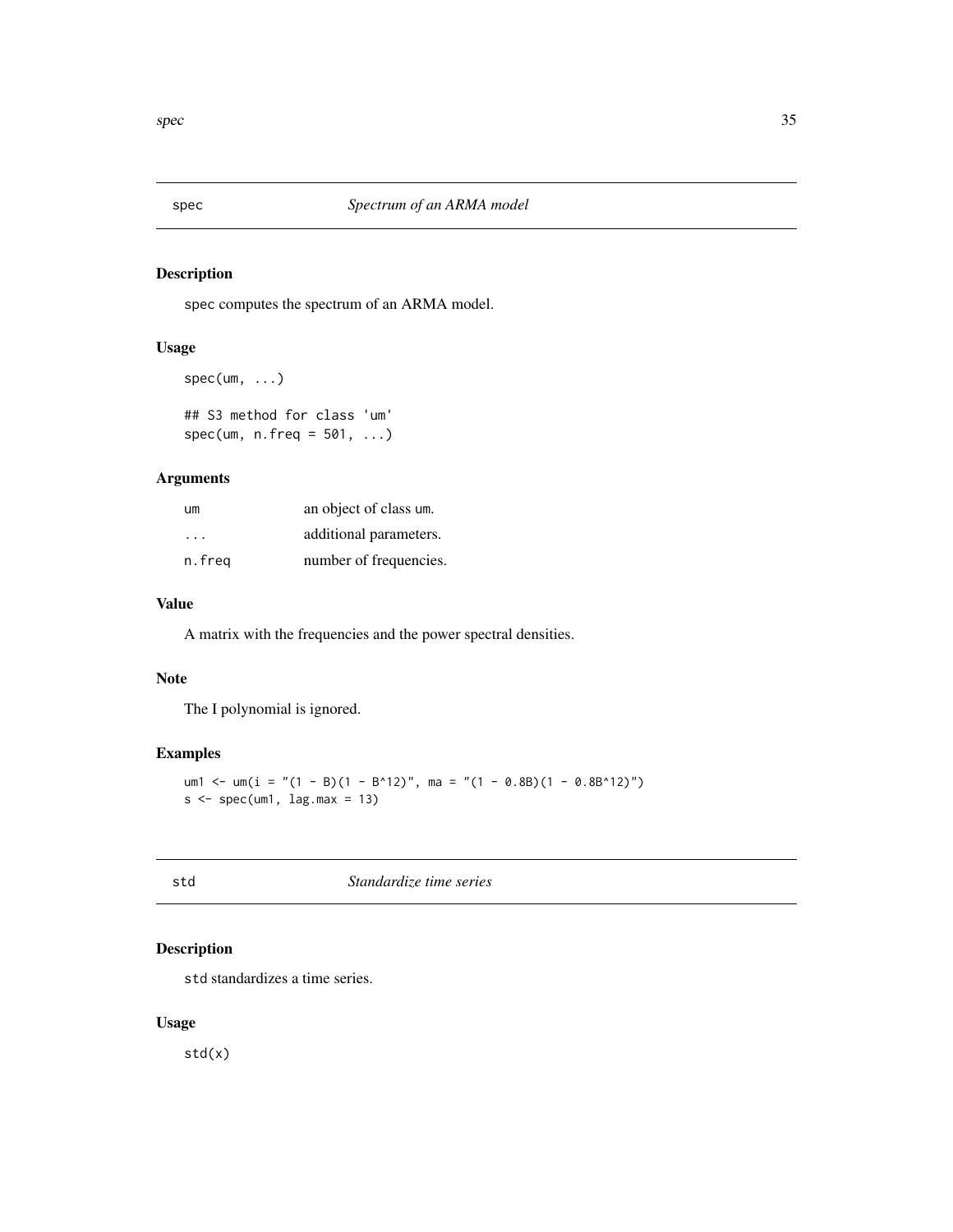# <span id="page-35-0"></span>Arguments

x a ts object.

# Value

The standardized time series.

# summary.tfm *Summarizing Transfer Function models*

# Description

summary method for class "tfm".

# Usage

```
## S3 method for class 'tfm'
summary(
 object,
 y = NULL,method = c("exact", "cond"),
 digits = max(3L, getOption("digits") - 3L),
  ...
)
```
# Arguments

| object   | a tfm object.                                      |
|----------|----------------------------------------------------|
| <b>V</b> | a "ts" object.                                     |
| method   | exact or conditional maximum likelihood.           |
| digits   | number of significant digits to use when printing. |
|          | additional arguments.                              |

### Value

A tfm object.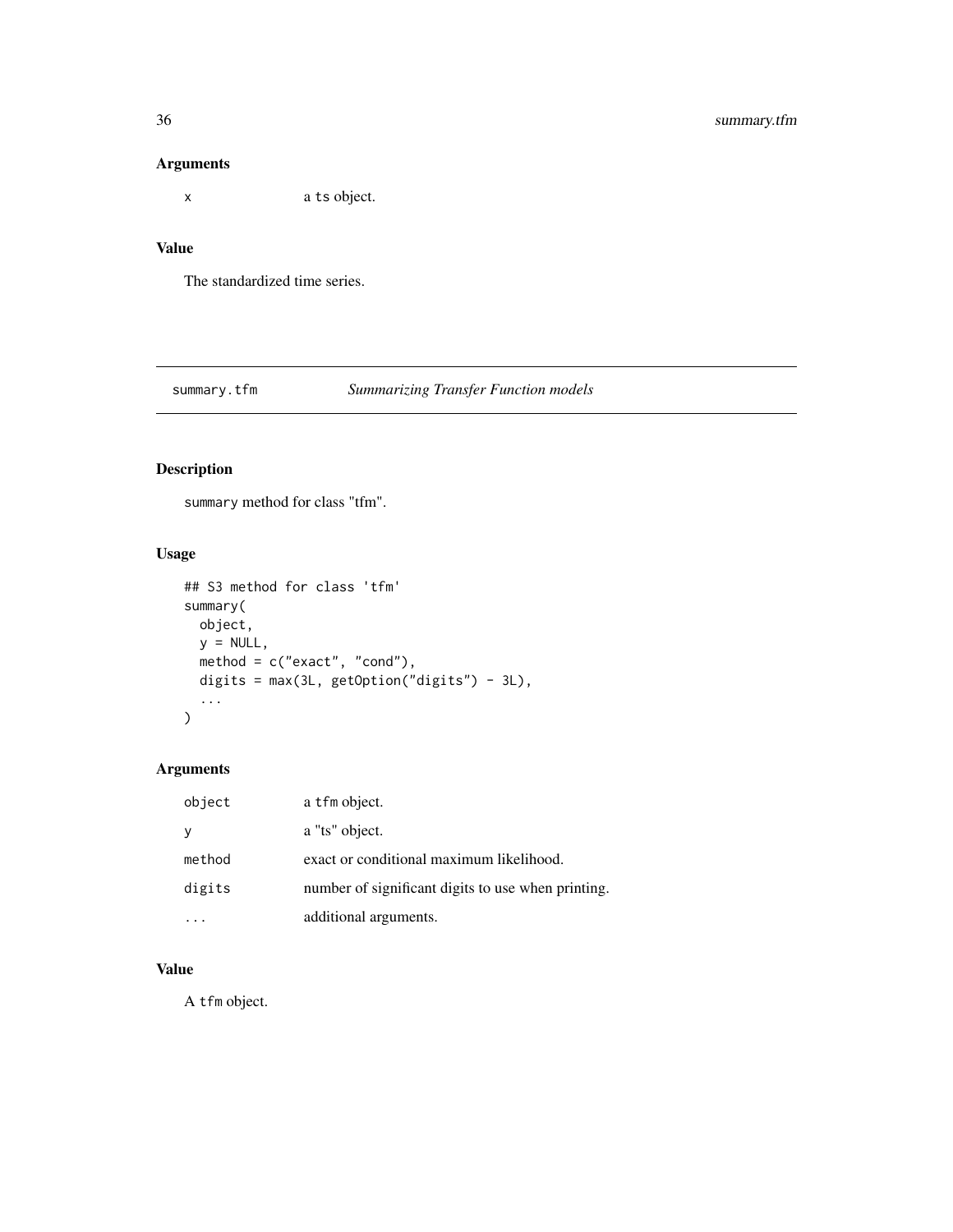<span id="page-36-0"></span>

summary prints a summary of the estimation and diagnosis.

#### Usage

```
## S3 method for class 'um'
summary(
 object,
 z = NULL,method = c("exact", "cond"),
 digits = max(3L, getOption("digits") - 3L),
  ...
)
```
#### Arguments

| object         | an object of class um.                             |
|----------------|----------------------------------------------------|
| $\overline{z}$ | an object of class ts.                             |
| method         | exact/conditional maximum likelihood.              |
| digits         | number of significant digits to use when printing. |
|                | additional arguments.                              |

# Value

A list with the summary of the estimation and diagonosis.

# Examples

```
z <- AirPassengers
airl <- um(z, i = list(1, c(1,12)), ma = list(1, c(1,12)), bc = TRUE)
summary(airl)
```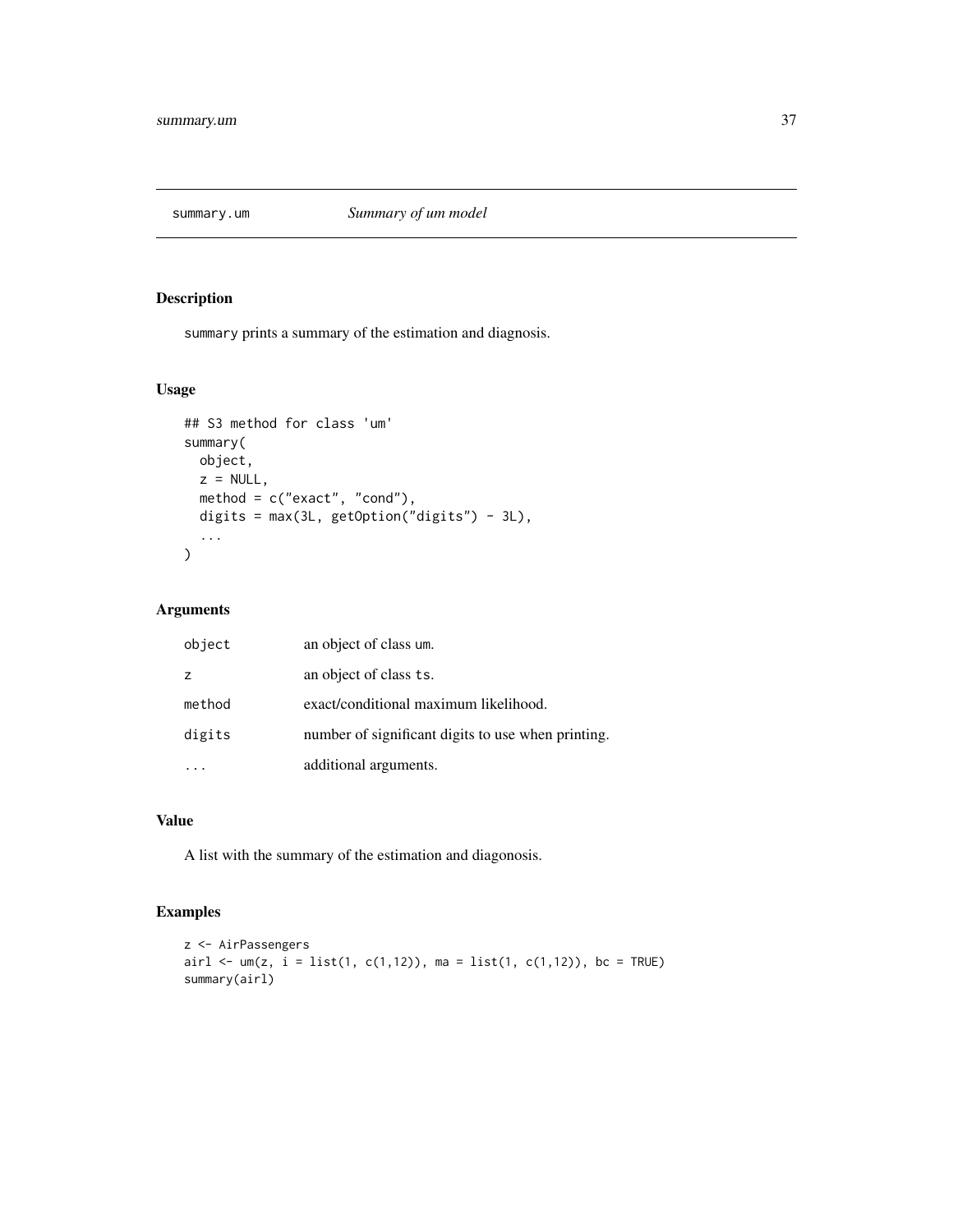<span id="page-37-0"></span>

sum\_um creates a univariate (ARIMA) model from the sum of serveral univariate (arima) models.

#### Usage

 $sum\_um($ ...)

# Arguments

... List of "um" S3 objects.

#### Value

A "um" S3 object.

#### Examples

```
um1 <- um(i = "(1 - B)", ma = "(1 - 0.8B)")
um2 <- um(i = "(1 - B12)", ma = "(1 - 0.8B^12)")
um3 <- sum_um(um1, um2)
```
<span id="page-37-1"></span>

tf *Transfer function for input*

#### Description

tf creates a rational transfer function for an input,  $V(B) = w0(1 - w_1B - ... - w_qB^q)/(1-d_1B)$ - ... - d\_pB^p)B^dX\_t. Note that in this specification the constant term of the MA polynomial is factored out so that both polynomials in the numerator and denominator are normalized and can be specified with the lagpol function in the same way as the operators of univariate models.

```
tf(
  x = NULL,delay = 0,
  w0 = 0,
  ar = NULL,
  ma = NULL,um = NULL,n.back = NULL,
  par.prefix = ""
\mathcal{E}
```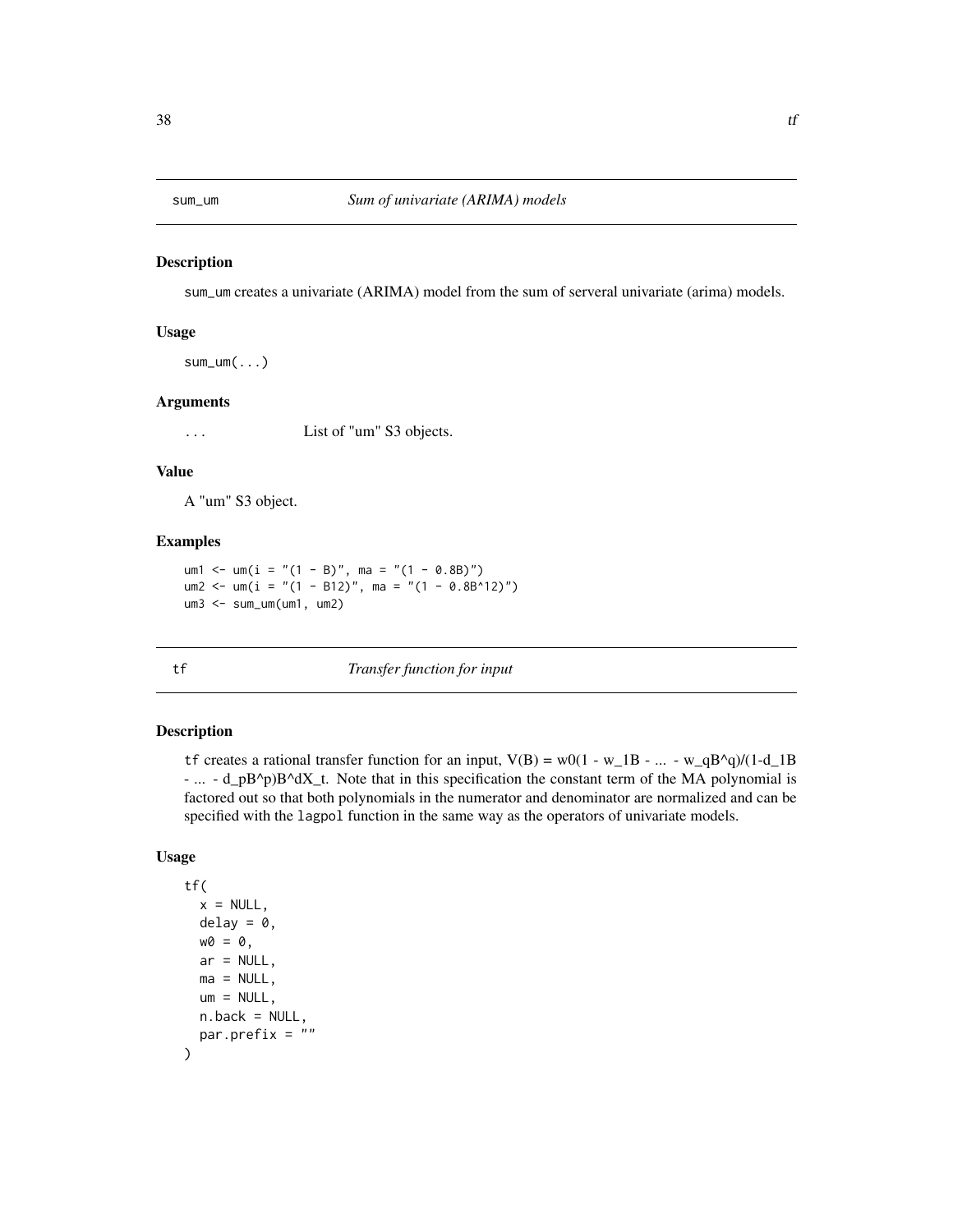#### <span id="page-38-0"></span>tfest 39

#### Arguments

| x          | input, a ts object or a numeric vector.          |
|------------|--------------------------------------------------|
| delay      | integer.                                         |
| w0         | constant term of the polynomial $V(B)$ , double. |
| ar         | list of stationary AR polynomials.               |
| ma         | list of MA polynomials.                          |
| um         | univariate model for stochastic input.           |
| n.back     | number of backcasts to extend the input.         |
| par.prefix | prefix name for parameters.                      |

#### Value

An object of the class "tf".

#### References

Box, G.E., Jenkins, G.M., Reinsel, G.C. and Ljung, G.M. (2015) Time Series Analysis: Forecasting and Control. John Wiley & Sons, Hoboken.

Wei, W.W.S. (2006) Time Series Analysis Univariate and Multivariate Methods. 2nd Edition, Addison Wesley, New York, 33-59.

#### See Also

[um](#page-42-1).

# Examples

x <- rep(0, 100)  $x[50] < -1$ tfx <- tf(x,  $w0 = 0.8$ , ar = "(1 - 0.5B)(1 - 0.7B^12)")

| × | ۰, |  |  |
|---|----|--|--|

t *Preestimates of a transfer function* 

# Description

tfest provides preestimates of the transfer function between an output and an input.

```
tfest(y, x, delay = 0, p = 1, q = 2, um.y = NULL, um.x = NULL, n-back = NULL)
```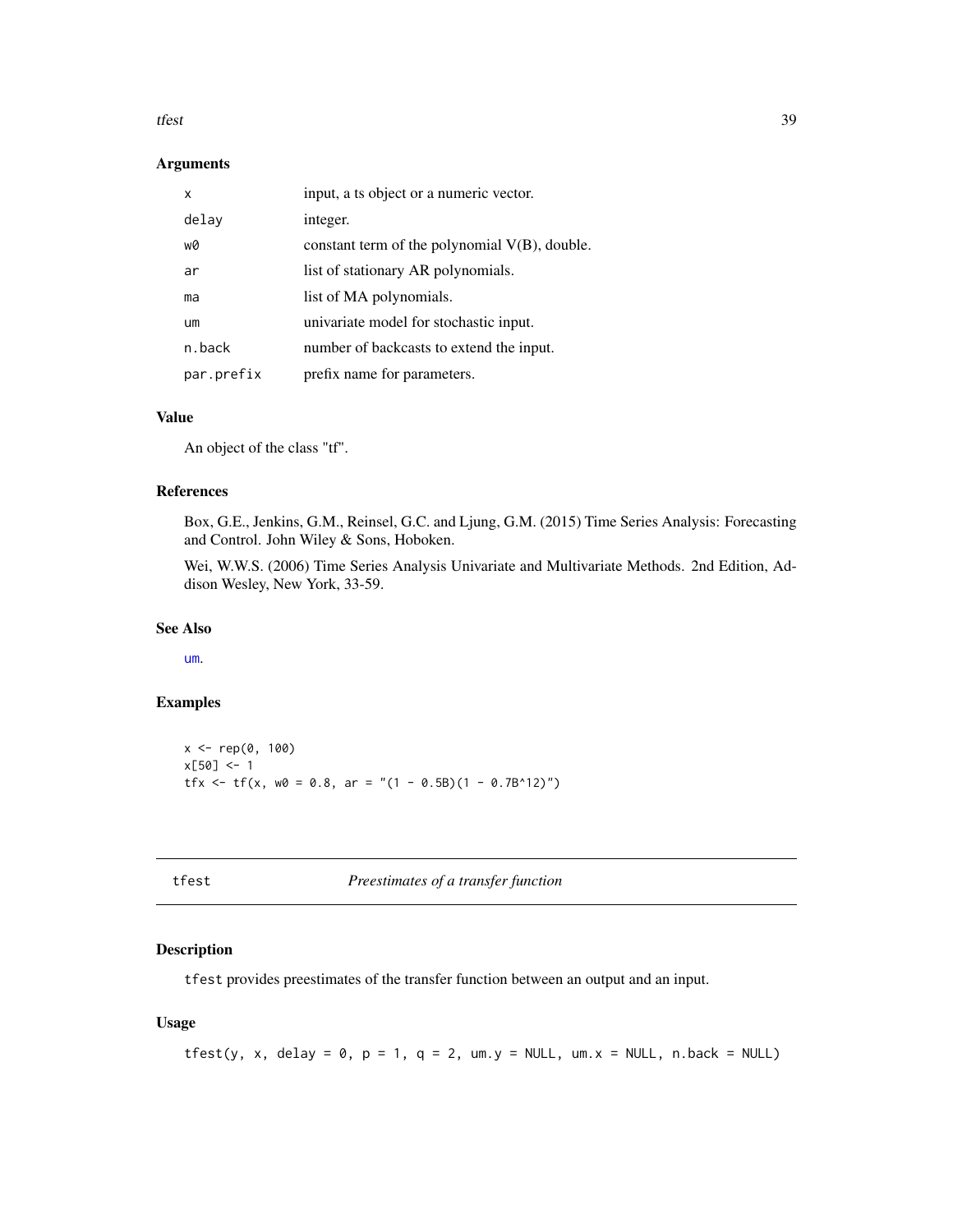# <span id="page-39-0"></span>Arguments

| v      | output, a ts object or a numeric vector.        |
|--------|-------------------------------------------------|
| x      | input, a ts object or a numeric vector.         |
| delay  | integer.                                        |
| р      | order of the AR polynomial, double.             |
| q      | order of the MA polynomial, double.             |
| um.y   | univariate model for output, um object or NULL. |
| um.x   | univariate model for input, um object or NUL.   |
| n.back | number of backcasts.                            |

# Value

A "tf" S3 object

<span id="page-39-1"></span>

| tfm | Transfer function models |  |
|-----|--------------------------|--|
|     |                          |  |

# Description

tfm creates a multiple input transfer function model.

#### Usage

```
tfm(output = NULL, xreg = NULL, inputs = NULL, noise, fit = TRUE, ...)
```
# Arguments

| output | a ts object or a numeric vector.   |
|--------|------------------------------------|
| xreg   | a matrix of regressors.            |
| inputs | a list of the objects.             |
| noise  | a um object for the noise.         |
| fit    | logical. If TRUE, model is fitted. |
|        | additional arguments.              |

# Value

An object of the class tfm.

# References

Box, G.E., Jenkins, G.M., Reinsel, G.C. and Ljung, G.M. (2015) Time Series Analysis: Forecasting and Control. John Wiley & Sons, Hoboken.

# See Also

[tf](#page-37-1) and [um](#page-42-1).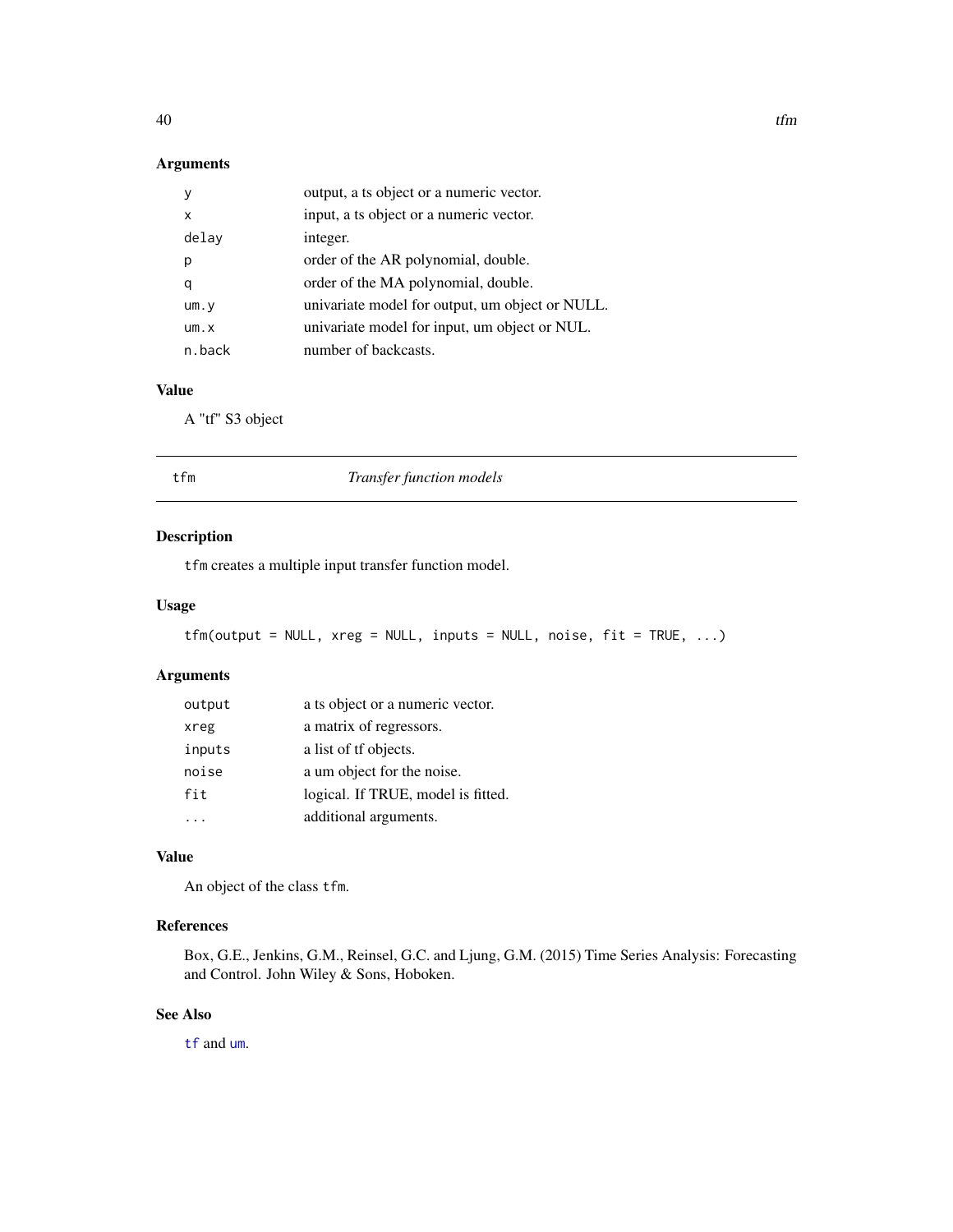<span id="page-40-0"></span>

Unscramble MA polynomial

# Usage

theta(um)

## S3 method for class 'um' theta(um)

#### Arguments

um an object of class um.

#### Value

A numeric vector c(1,a1,...,ad)

# Note

This function returns the member variable um\$theta.

# Examples

um1 <- um(ma = "(1 - 0.8B)(1 - 0.5B)") theta(um1)

```
tsdiag.tfm Diagnostic Plots for Time-Series Fits Description
```
# Description

tsdiag.tfm is a wrap of the stats::tsdiag function.

```
## S3 method for class 'tfm'
tsdiag(object, gof.lag = 10, ...)
```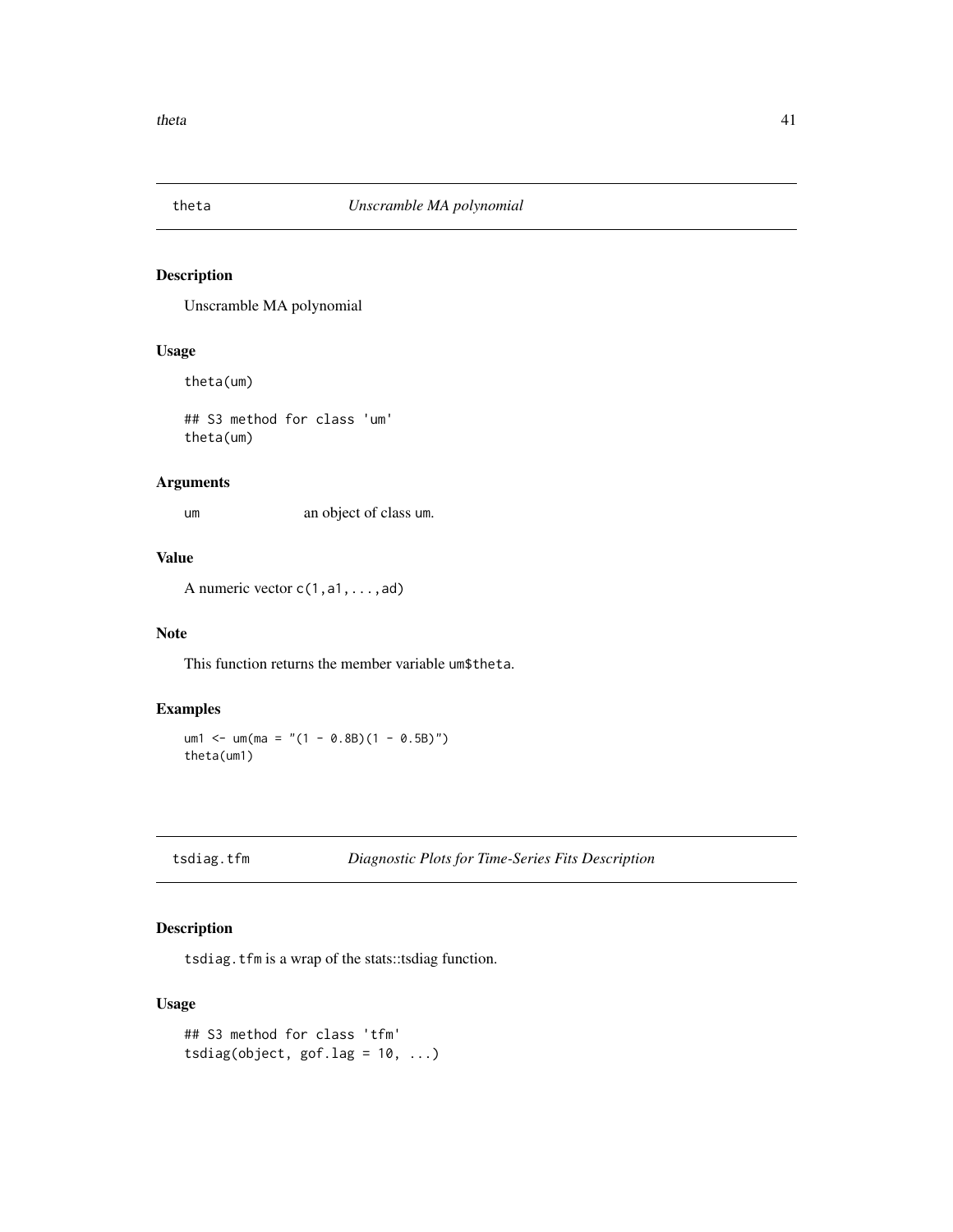#### <span id="page-41-0"></span>Arguments

| object  | a fitted um object.                                               |
|---------|-------------------------------------------------------------------|
| gof.lag | the maximum number of lags for a Portmanteau goodness-of-fit test |
| $\cdot$ | additional arguments.                                             |

#### See Also

stats::tsdiag.

# tsdiag.um *Diagnostic Plots for Time-Series Fits Description*

# Description

tsdiag.um is a wrap of the stats::tsdiag function.

# Usage

## S3 method for class 'um' tsdiag(object, gof.lag =  $10, ...$ )

# Arguments

| object            | a fitted um object.                                               |
|-------------------|-------------------------------------------------------------------|
| gof.lag           | the maximum number of lags for a Portmanteau goodness-of-fit test |
| $\cdot\cdot\cdot$ | additional arguments.                                             |

#### See Also

stats::tsdiag.

ucomp.tfm *Unobserved components*

# Description

ucomp estimates the unobserved components of a time series (trend, seasonal, cycle, stationary and irregular) from the eventual forecast function.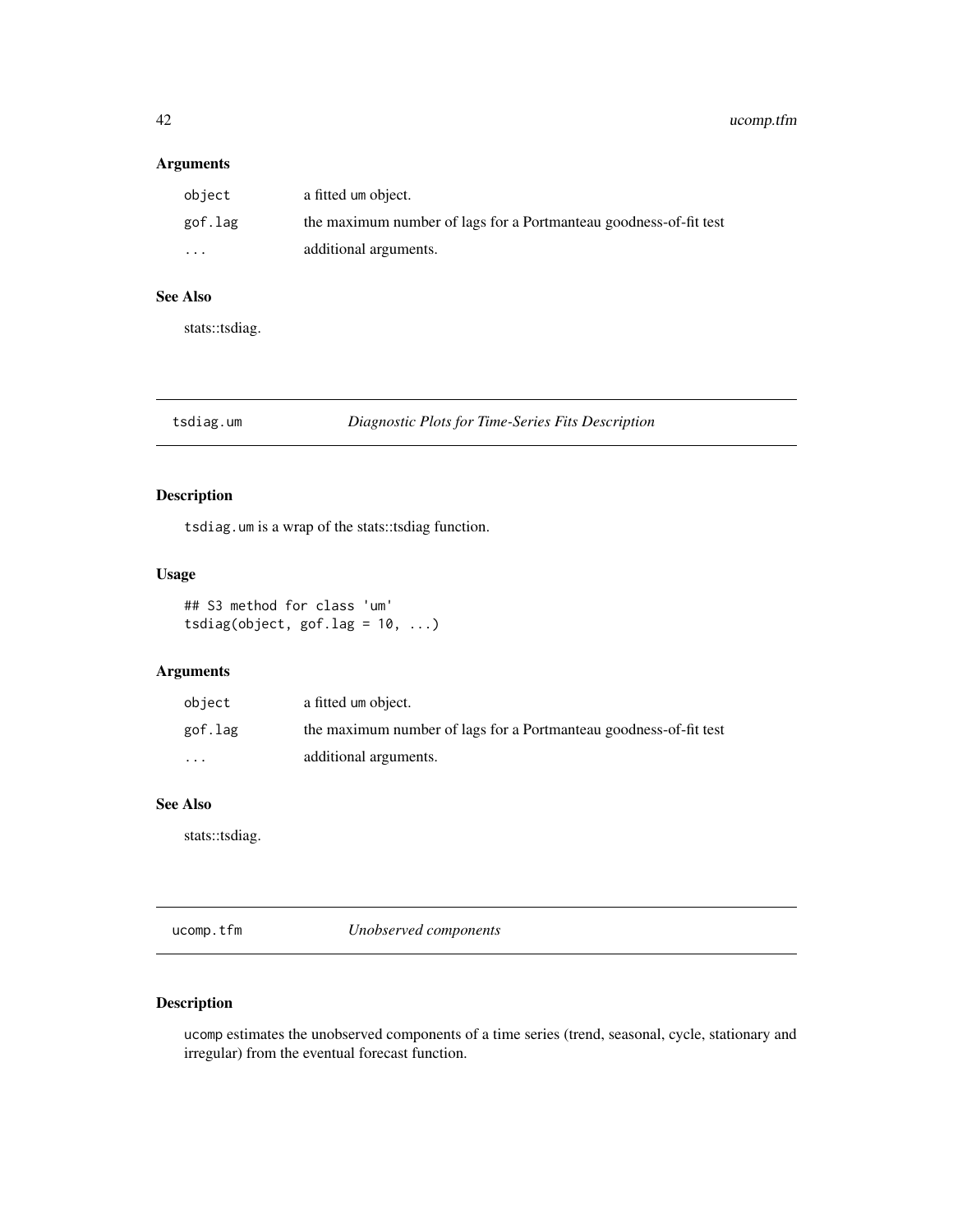<span id="page-42-0"></span> $um$  and  $43$ 

# Usage

```
## S3 method for class 'tfm'
ucomp(mdl, y = NULL, method = c("mixed", "forecast", "backcast"), ...)
ucomp(mdl, ...)
## S3 method for class 'um'
ucomp(mdl, z = NULL, method = c("mixed", "forecast", "backcast"), ...)
```
# Arguments

| md1      | an object of class um or tfm.                       |
|----------|-----------------------------------------------------|
| <b>V</b> | an object of class ts.                              |
| method   | forward/backward forecasts or a mixture of the two. |
| .        | additional arguments.                               |
|          | an object of class ts.                              |

#### Value

A matrix with the unobserved components.

#### Examples

```
Z <- AirPassengers
um1 <- um(Z, i = list(1, c(1, 12)), ma = list(1, c(1, 12)), bc = TRUE)
uc < -uc>omp(um1)
```
<span id="page-42-1"></span>

| r. |  |
|----|--|
|    |  |

um *Univariate (ARIMA) model*

# Description

um creates an S3 object representing a univariate ARIMA model, which can contain multiple AR, I and MA polynomials, as well as parameter restrictions.

# Usage

um(  $z = NULL,$  $ar = NULL,$  $i = NULL,$  $ma = NULL,$  $mu = NULL,$  $sig2 = 1$ ,  $bc = FALSE$ ,  $fit = TRUE,$ ... )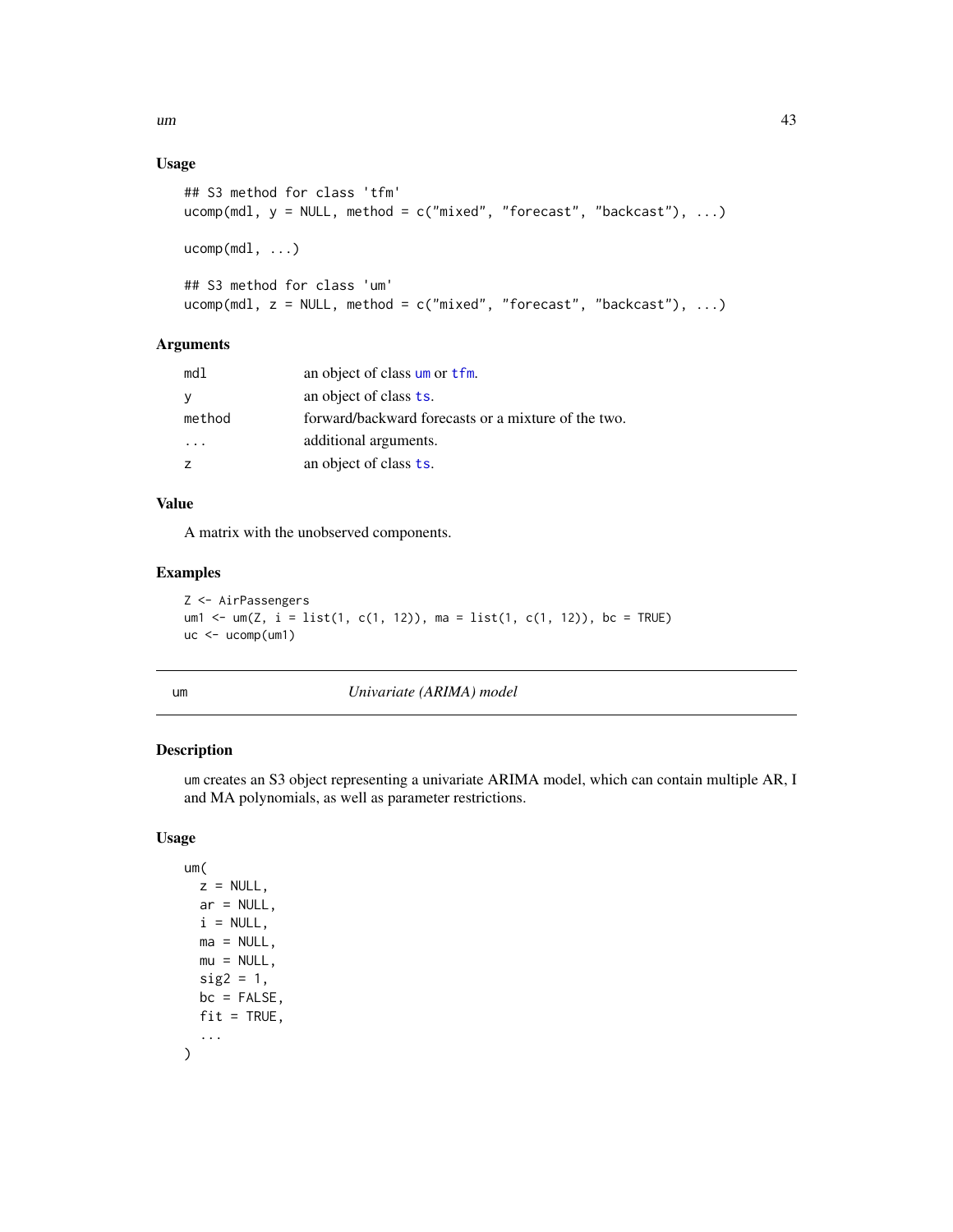<span id="page-43-0"></span>44 varsel

#### Arguments

| 7    | an object of class ts.                    |
|------|-------------------------------------------|
| ar   | list of stationary AR lag polynomials.    |
| i    | list of nonstationary AR (I) polynomials. |
| ma   | list of MA polynomials.                   |
| mu   | mean of the stationary time series.       |
| sig2 | variance of the error.                    |
| bc.  | logical. If TRUE logs are taken.          |
| fit  | logical. If TRUE, model is fitted.        |
|      | additional arguments.                     |

# Value

An object of class um.

#### References

Box, G.E.P., Jenkins, G.M., Reinsel, G.C. and Ljung, G.M. (2015) Time Series Analysis: Forecasting and Control. John Wiley & Sons, Hoboken.

#### Examples

```
ar1 <- um(ar = " (1 - 0.8B)" )ar2 <- um(ar = "(1 - 1.4B + 0.8B^2)")
\text{ma1} \leq \text{um}(\text{ma} = \text{"(1 - 0.8B)"})ma2 \le -um(ma = " (1 - 1.4B + 0.8B^2)^")arma11 <- um(ar = "(1 - 1.4B + 0.8B^2)", ma = "(1 - 0.8B)")
```
varsel *Variable selection*

# Description

varsel omits non-significant inputs from a transfer function model.

# Usage

varsel(tfm, ...) ## S3 method for class 'tfm' varsel(tfm,  $p.value = 0.1, ...$ )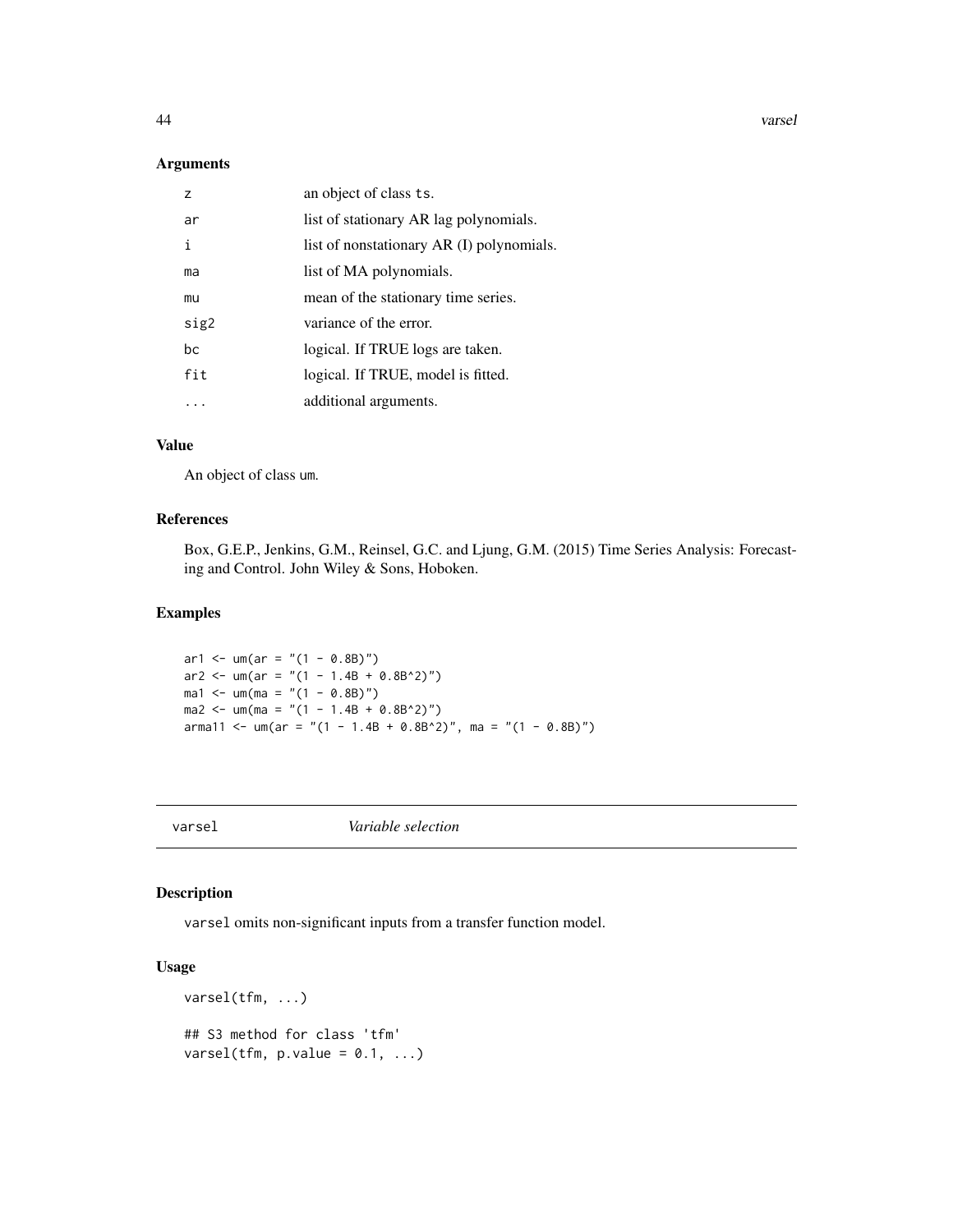# <span id="page-44-0"></span>Wtelephone 45

#### Arguments

| tfm                     | a tfm object.                                                |
|-------------------------|--------------------------------------------------------------|
| $\cdot$ $\cdot$ $\cdot$ | additional arguments.                                        |
| p.value                 | probability value to decide whether or not to omit an input. |

#### Value

A tfm object or a "um" if no input is significant at that level.

| Wtelephone |
|------------|
|------------|

**Wisconsin Telephone Company** 

#### Description

Monthly data from January 1951 to October 1966.

# Usage

Wtelephone

#### Format

A object of class data.frame with 215 rows and 2 columns:

X Monthly outward station movements.

Y Montly inward station movements.

#### Source

<http://old-www.stat.wisc.edu/sites/default/files/TR222.pdf>

#### References

Thompson, H. E. and Tiao, G. C. (1971) "Analysis of Telephone Data: A Case Study of Forecasting Seasonal Time Series," Bell Journal of Economics, The RAND Corporation, vol. 2(2), pages 515- 541, Autumn.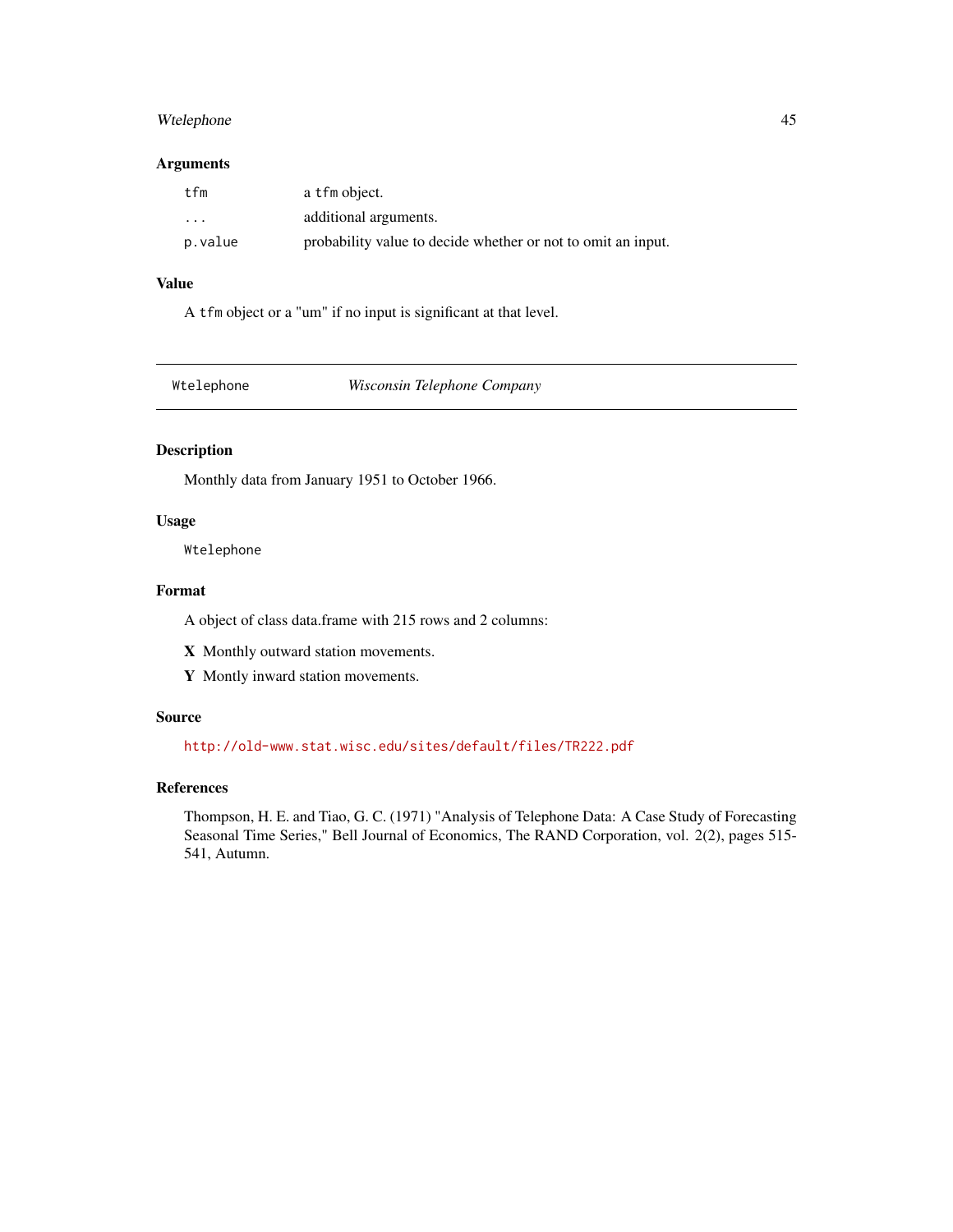# <span id="page-45-0"></span>Index

∗ datasets rsales , [30](#page-29-0) seriesC , [31](#page-30-0) seriesJ , [32](#page-31-0) Wtelephone , [45](#page-44-0) ∗ package tfarima-package , [3](#page-2-0) as.lagpol , [4](#page-3-0) as.um , [4](#page-3-0) autocorr , [5](#page-4-0) autocov , [6](#page-5-0) calendar , [6](#page-5-0) CalendarVar, [8](#page-7-0) ccf.tfm , [8](#page-7-0) diagchk *(*diagchk.tfm *)* , [9](#page-8-0) diagchk.tfm, [9](#page-8-0) display , [10](#page-9-0) easter , [11](#page-10-0) fit *(*fit.tfm *)* , [12](#page-11-0) fit.tfm, [12](#page-11-0) ide , [13](#page-12-0) InterventionVar , [14](#page-13-0) inv , [15](#page-14-0) lagpol , [16](#page-15-0) logLik.um , [17](#page-16-0) modify *(*modify.tfm *)* , [17](#page-16-0) modify.tfm , [17](#page-16-0) nabla , [18](#page-17-0) noise , [19](#page-18-0) outlierDates , [20](#page-19-0)

outliers *(*outliers.tfm *)* , [20](#page-19-0)

outliers.tfm , [20](#page-19-0) output.tf, [22](#page-21-0) pccf , [22](#page-21-0) phi , [23](#page-22-0) pi.weights , [24](#page-23-0) predict.tfm , [24](#page-23-0) predict.um , [25](#page-24-0) printLagpol , [26](#page-25-0) printLagpolList , [26](#page-25-0) psi.weights , [27](#page-26-0) residuals.tfm , [27](#page-26-0) residuals.um , [28](#page-27-0) roots , [29](#page-28-0) roots.default *(*roots.lagpol *)* , [29](#page-28-0) roots.lagpol , [29](#page-28-0) rsales , [30](#page-29-0) seasadj , [31](#page-30-0) seriesC, [31](#page-30-0) seriesJ , [32](#page-31-0) setinputs , [33](#page-32-0) signal, [33](#page-32-0) sim *(*sim.tfm *)* , [34](#page-33-0) sim.tfm , [34](#page-33-0) spec , [35](#page-34-0) std , [35](#page-34-0) sum\_um , [38](#page-37-0) summary.tfm, [36](#page-35-0) summary.um, [37](#page-36-0) tf , [38](#page-37-0) , *[40](#page-39-0)* tfarima *(*tfarima-package *)* , [3](#page-2-0) tfarima-package , [3](#page-2-0) tfest , [39](#page-38-0) tfm , *[7](#page-6-0)* , *[11](#page-10-0) , [12](#page-11-0)* , *[21](#page-20-0)* , *[25](#page-24-0)* , *[31](#page-30-0)* , [40](#page-39-0) , *[43](#page-42-0)* theta , [41](#page-40-0) ts , *[25](#page-24-0)* , *[31](#page-30-0)* , *[43](#page-42-0)* tsdiag.tfm , [41](#page-40-0)